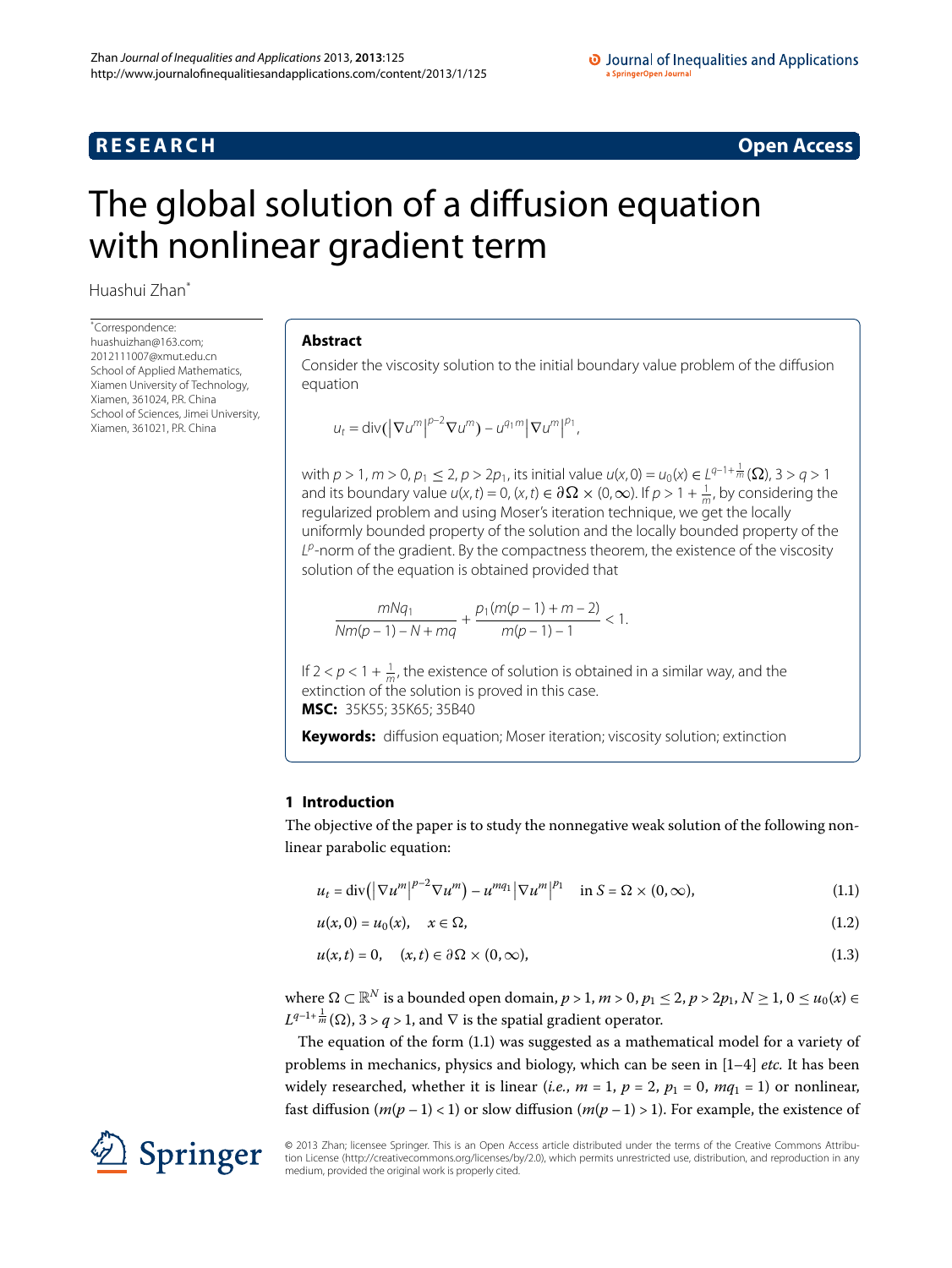a nonnegative solution of (1[.](#page-0-1)1)-(1.3) without the damping term  $-u^{mq_1}|\nabla u^m|^{p_1}$ , defined in some weak sense, is well established (see [\[](#page-19-2)5, 6[\]](#page-19-4)). For other examples, Bertsh *et al.* [7] and Zhou *et al.* [8[\]](#page-19-5) discussed the existence and properties of viscosity solution for the equation

<span id="page-1-1"></span><span id="page-1-0"></span>
$$
u_t = u \Delta u - \gamma |\nabla u|^2, \tag{1.4}
$$

where  $\gamma$  is a positive constant. Zhang *et al.* [\[](#page-19-6)9] discussed the existence and properties of the viscosity solution for the equation

$$
u_t = \Delta u - a(x)|u|^{q-1}|\nabla u|^2,
$$
\n(1.5)

where  $a(x)$  is a known function.

The most important characteristic of equation  $(1.4)$  or  $(1.5)$  is in that, generally, the uniqueness of the solutions is not true; one can refer to  $[8-12]$ . Thus, for the equation of the type  $(1.1)$ , we should mainly consider the existence of the viscosity solution (see Defi-nition 1[.](#page-1-2)2 below) and the related properties such as large time behaviors; one can refer to [13[–](#page-19-8)16[\]](#page-19-9) *etc.* for some progress on this problem.

Now, we quote the following definition.

**Definition 1[.](#page-0-2)1** A nonnegative function  $u(x,t)$  is called a weak solution of (1.1)-(1.3) if *u* satisfies

(i)

$$
u \in L^{\infty}_{loc}(0,\infty;L^{\infty}(\Omega)), \tag{1.6}
$$

<span id="page-1-5"></span>
$$
u_t \in L^2_{loc}\big(0,\infty; L^2(\Omega)\big), \qquad u^m \in L^\infty_{loc}\big(0,\infty; W_0^{1,p}(\Omega)\big); \tag{1.7}
$$

(ii)

<span id="page-1-4"></span>
$$
\iint_{S} \left[ u\varphi_{t} - \left| \nabla u^{m} \right|^{p-2} \nabla u^{m} \cdot \nabla \varphi - u^{mq_{1}} \left| \nabla u^{m} \right|^{p_{1}} \varphi \right] dx dt = 0, \quad \forall \varphi \in C_{0}^{1}(S); \quad (1.8)
$$

(iii)

<span id="page-1-3"></span>
$$
\lim_{t \to 0} \int_{\Omega} |u(x, t) - u_0(x)| dx = 0.
$$
 (1.9)

<span id="page-1-2"></span>We will get the solution of  $(1.1)-(1.3)$  $(1.1)-(1.3)$  $(1.1)-(1.3)$  by considering the regularized problem

$$
u_{t} = \operatorname{div}\left(\left(\left|\nabla u^{m}\right|^{2} + \frac{1}{k}\right)^{\frac{p-2}{2}}\nabla u^{m}\right) - u^{mq_{1}}\left|\nabla u^{m}\right|^{p_{1}},\tag{1.10}
$$

with the initial value  $(1.2)$  $(1.2)$  $(1.2)$  and the homogeneous boundary value  $(1.3)$ . The solutions of the regularized equation (1[.](#page-1-3)10) are denoted by  $u_k$ .

**Definition 1[.](#page-1-3)2** If  $u_k$  is a solution of the initial boundary value problem of  $(1.10)-(1.2)-(1.3)$ ,  $\lim_{k\to\infty} u_k = u$ , a[.](#page-0-2)e. in *S*, such that *u* is a weak solution of (1.1)-(1.3), then *u* is said to be a viscosity solution.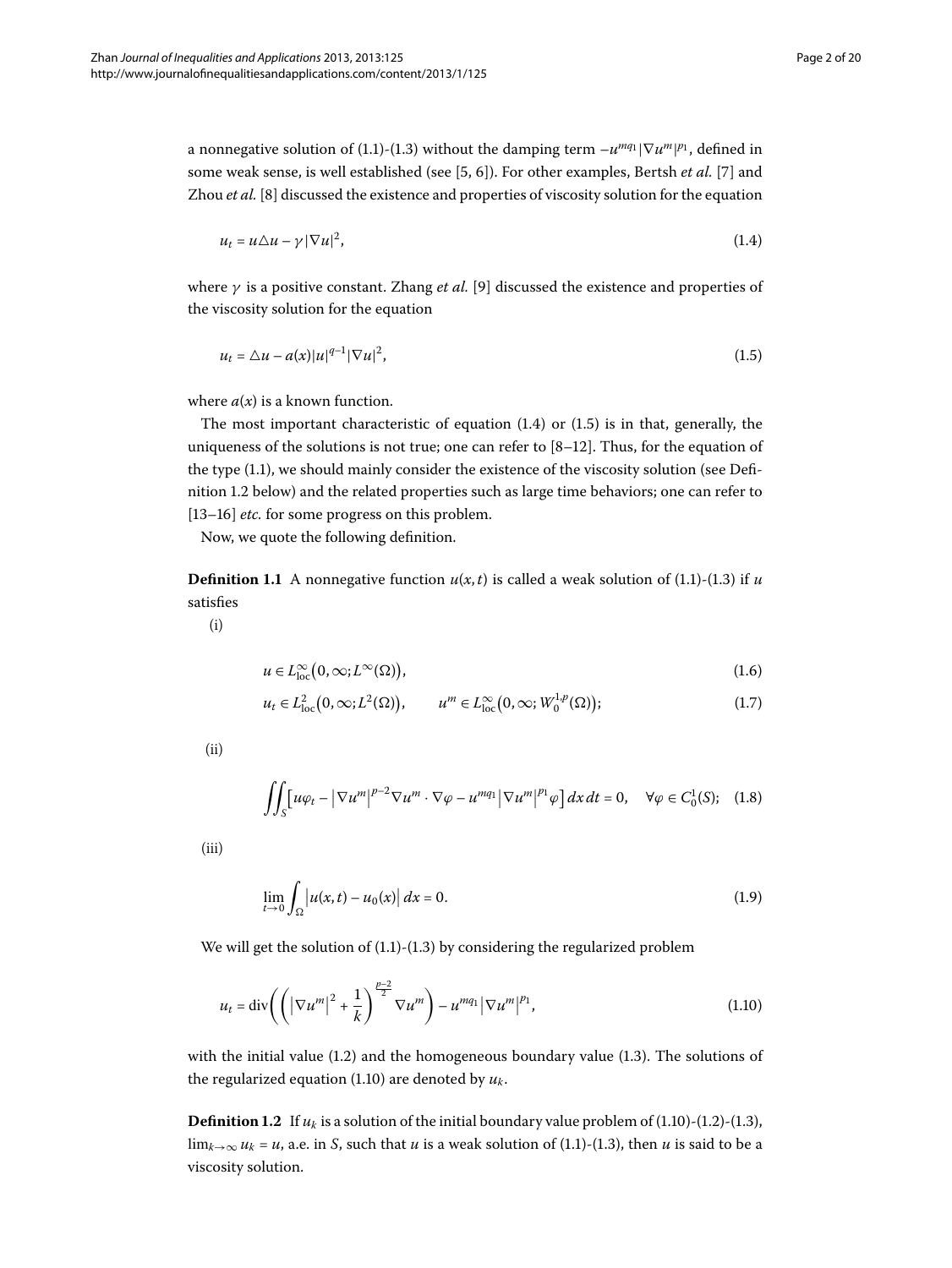The main aim of the paper is to show how the damping term  $-u^{mq_1}|\nabla u^{mp_1}|$  affects the equation, including how the damping term affects the existence of the solution and how the damping term affects the properties such as the extinction of the solution. By considering the solution  $u_k$  of the regularized problem  $(1.10)$  and using Moser's iteration technique, we get  $u_k$ 's local bounded properties and the local bounded properties of the  $L^p$ -norm of the gradient  $\nabla u_k$ . By the compactness theorem, we get the existence of the viscosity solution of the diffusion equation itself. Apart from the general process of the proof such as in  $[3-5, 7, 9]$  $[3-5, 7, 9]$  $[3-5, 7, 9]$  $[3-5, 7, 9]$  *etc.*, in which the main difficulty is how to prove that

$$
\left|\nabla u_k^m\right|^{\frac{p-2}{2}}\nabla u_k^m \rightharpoonup (*)\chi = \left|\nabla u^m\right|^{p-2}\nabla u^m, \quad \text{weakly star in } L^\infty_{\text{loc}}\big(0,\infty;L^{\frac{p}{p-1}}(\Omega)\big),
$$

in our paper, in addition to overcoming the above difficulty, we have to solve another difficulty lying in how to prove that

<span id="page-2-1"></span>
$$
-u_k^{mq_1}|\nabla u_k^m|^{p_1}\rightharpoonup (*)v=-u^{mq_1}|\nabla u^m|^{p_1},\quad\text{weakly star in }L_{\text{loc}}^\infty\big(0,\infty; L^{\frac{p}{p_1}}(\Omega)\big).
$$

Also, we need to overcome the difficulty which comes from the damping term  $-u^{mq_1}|\nabla u^{mp_1}|$  when we prove the uniqueness of the viscosity solutions of (1[.](#page-0-1)1)-(1.3).

In order to get the desired results, some important relationships among the exponents *p*, *q*, *q*, *p*, *m*, *N* are imposed. We also need the following lemmas.

<span id="page-2-2"></span>**Lemma 1.3** [17] (Gagliardo-Nirenberg)  $If 1 \le l < N, 1 + \beta \le q, 1 \le r \le q \le (1 + \beta)Nl/(N-l),$  $suppose that u^{1+\beta} \in W^{1,l}(\Omega)$ , then

$$
||u||_q \leq c^{1/(1+\beta)} ||u||_r^{1-\beta} ||u^{1+\beta}||_{1,l}^{\theta/(1+\beta)}, \tag{1.11}
$$

 $where \ \theta = (\beta + 1)(r^{-1} - q^{-1})/(N^{-1} - l^{-1} + (\beta + 1)r^{-1}).$ 

**Lemma 1.4** [\[](#page-19-12)18] Let  $y(t)$  be a nonnegative function on  $(0, T]$ . If it satisfies

$$
y'(t) + At^{\lambda \theta - 1} y^{1+\theta}(t) \le B t^{-k} y(t) + Ct^{-\delta}, \quad 0 < t \le T,
$$
\n(1.12)

<span id="page-2-3"></span>*where*  $A, \theta > 0, \lambda \theta \geq 1, B, C \geq 0, k \leq 1$ , then

$$
y(t) \le A^{-\frac{1}{\theta}} \left( 2\lambda + 2BT^{1-k} \right)^{\frac{1}{\theta}} t^{-\lambda} + 2C \left( \lambda + BT^{1-k} \right)^{-1} t^{1-\delta}, \quad 0 < t \le T. \tag{1.13}
$$

We will prove the following theorems. As usual, the constants *c* in what follows may be different from one to another.

# <span id="page-2-0"></span>**Theorem 1.5** *If*  $0 \le u_0(x)$  *and*

$$
p > 1 + \frac{1}{m},\tag{1.14}
$$

$$
u_0(x) \in L^{q-1+\frac{1}{m}}(\Omega),\tag{1.15}
$$

$$
p_1 \le 2, \qquad 2p_1 < p, \qquad 3 > q > 1,\tag{1.16}
$$

$$
\frac{mNq_1}{Nm(p-1)-N+mq} + \frac{p_1(m(p-1)+m-2)}{m(p-1)-1} < 1,\tag{1.17}
$$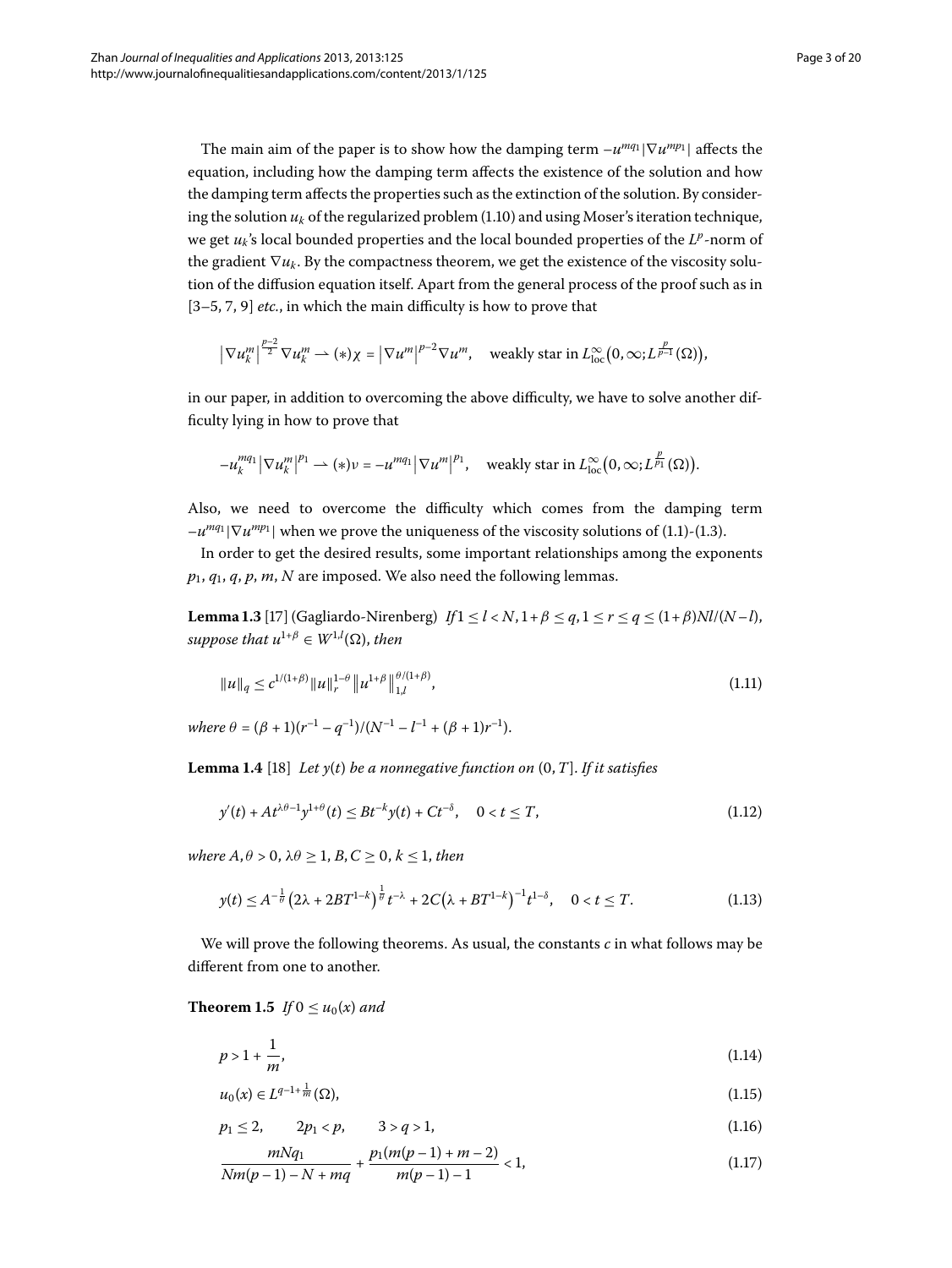*then* (1[.](#page-0-1)1)-(1.3) has a weak viscosity solution which satisfies

<span id="page-3-0"></span>
$$
u^m \in L^{\infty}_{\text{loc}}\big(0,\infty; L^{q+1-\frac{1}{m}}(\Omega)\big) \cap L^{\infty}_{\text{loc}}\big(0,\infty; W^{1,p}_0(\Omega)\big) \tag{1.18}
$$

*and*

$$
\|u^m(t)\|_{\infty} \le c\big(1+t^{-\lambda}\big)(1+t)^{-1/(p-1-\frac{1}{m})}, \quad t>0,
$$
\n(1.19)

*where*  $\lambda = N(pq + (p - 1 - \frac{1}{m})N)^{-1}$ . *Moreover, if*  $p > 2$ *, then* 

$$
\|\nabla u^m\|_p \le c\big(1 + t^{-\mu}\big)(1 + t)^{-\sigma}, \quad t > 0,
$$
\n(1.20)

<span id="page-3-4"></span> $where \mu = 1 + \frac{m-1}{m(p-1)-1}, \sigma = \frac{p(m(2q_1+1)-1)+mp_1}{(m(p-1)-1)(p-p_1)}.$ 

The condition (1.17) is only used to prove (1.9); if  $p_1 = 0 = q_1$ , this is a natural condition. We conjecture that this condition can be weakened.

<span id="page-3-1"></span>**Theorem 1[.](#page-0-2)6** Let u be a weak solution of (1.1)-(1.3). If  $p > 1 + \frac{1}{m}$ ,  $p_1 + q_1 > p - 1$ , then

$$
\operatorname{supp} u(\cdot, s) \subset \operatorname{supp} u(\cdot, t) \tag{1.21}
$$

*for all s, t with*  $0 < s < t$ .

**Theorem 1.7** *If*  $2 < p < 1 + \frac{1}{m} < p + q$ ,

$$
0 \le u_0 \in L^{q-1+\frac{1}{m}}(\Omega), \quad 3 > q > 1,\tag{1.22}
$$

*then* (1.1)-(1.3) has a weak solution which satisfies (1.18), and there exists a positive  $T > 0$ *such that*

$$
u(x,t) \equiv 0, \quad \forall (x,t) \in (x,t) \in \overline{\Omega} \times (T,\infty). \tag{1.23}
$$

<span id="page-3-2"></span>If the damping term disappears in (1[.](#page-0-1)1), say, if (1.1) without  $-u^{mq_1}|\nabla u^{mp_1}|$  by [19[\]](#page-19-13), then we know that the extinction of the solution as Theorem 1[.](#page-3-1)7 is true. For other related works on equation (1[.](#page-0-1)1), one can refer to the references [20-31[\]](#page-19-15) *etc*. We use some ideas in [19] and [30].

#### <span id="page-3-3"></span>**2 The** *L***<sup>∞</sup> estimate of the solution**

Consider the regularized problem

$$
u_{t} = \operatorname{div}\left(\left(\left|\nabla u^{m}\right|^{2} + \frac{1}{k}\right)^{\frac{p-2}{2}}\nabla u^{m}\right) - u^{mq_{1}}\left|\nabla u^{m}\right|^{p_{1}},\tag{2.1}
$$

$$
u(x,0) = u_{0k}(x), \quad x \in \Omega,
$$
\n(2.2)

$$
u(x,t) = 0, \quad x \in \partial\Omega, t \ge 0,
$$
\n
$$
(2.3)
$$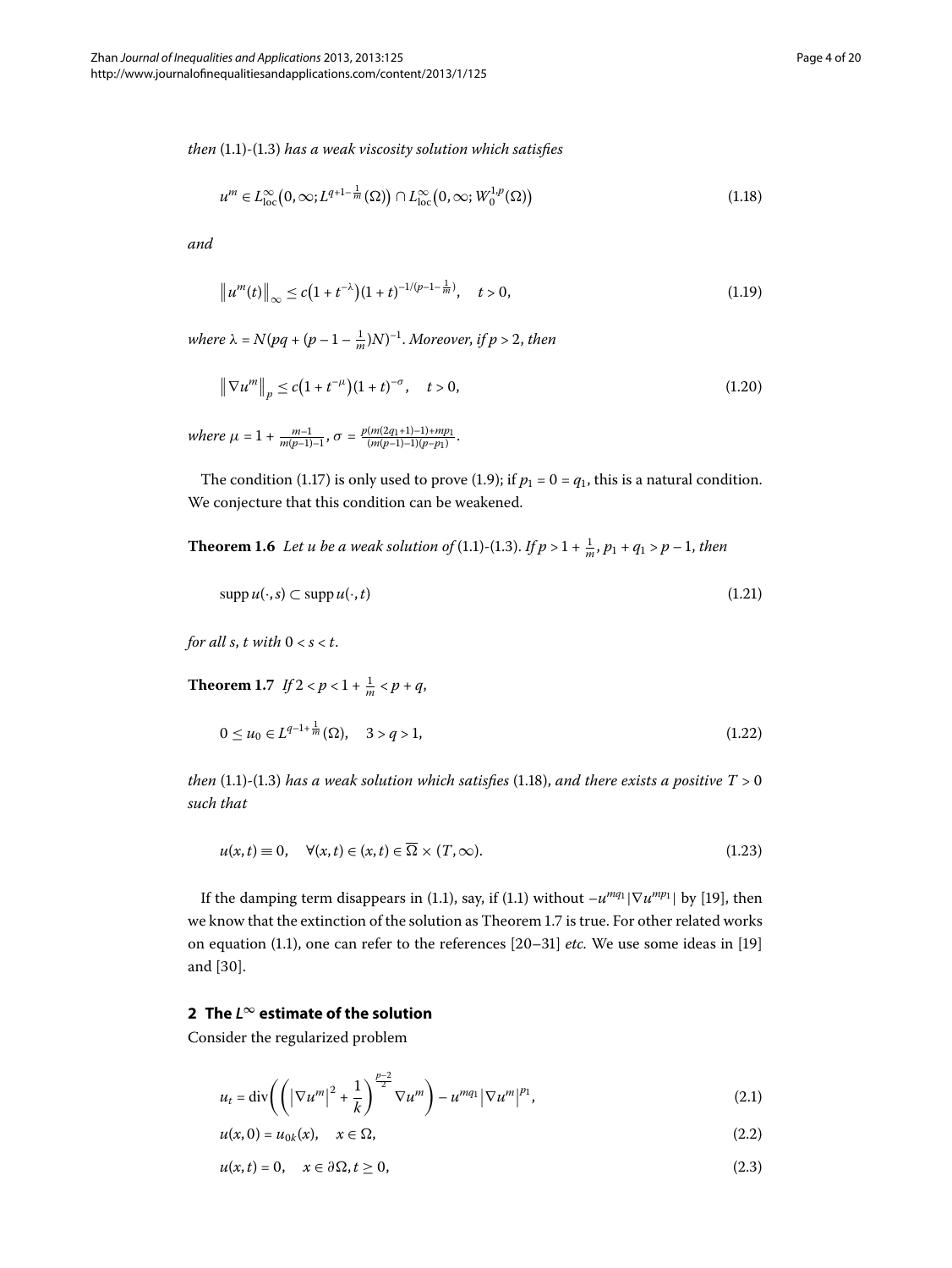where  $0 \le u_{0k}(x)$  is a suitably smooth function such that

$$
u_0(x) \in L^{\infty}(\Omega)
$$
,  $\lim_{k \to \infty} ||u_{0k}||_{q-1+\frac{1}{m}} = ||u_0||_{q-1+\frac{1}{m}}$ .

Clearly,

$$
|-u^{mq_1}|\nabla u^m|^{p_1}|=m^{p_1}|u^{mq_1+p_1(m-1)}|\nabla u|^{p_1}|,
$$

if let

$$
b(x,t,z,p)=-m^{p_1}|z^{mq_1+p_1(m-1)}|p|^{p_1}|.
$$

<span id="page-4-0"></span>Then, if  $|z| \leq M$ , since  $p_1 \leq 2$ ,

<span id="page-4-1"></span>
$$
|b| \leq c|p|^2,
$$

by Chapter 8 of  $[32]$  $[32]$ , viewing  $(2.1)$  as a divergent form of a quasilinear parabolic equation, we know that  $(2.1)-(2.3)$  $(2.1)-(2.3)$  $(2.1)-(2.3)$  has a unique nonnegative classical solution  $u_k$ . In what follows, in the proof of the related lemmas, we only denote  $u_k$  as  $u$  for simplicity.

**Lemma 2.1** If  $p > 1 + \frac{1}{m}$ ,  $u_k$  is the solution of (2.1)-(2.3), then  $u_k^m \in L^{\infty}_{loc}(0, \infty; L^{q-1+\frac{1}{m}}(\Omega))$ *and*

$$
\|u_k^m\|_{q-1+\frac{1}{m}} \le c(1+t)^{-\frac{1}{p-1-\frac{1}{m}}}, \quad t \ge 0,
$$
\n(2.4)

*where*  $3 > q > 1$ *.* 

*Proof* Let  $A_n = (q-2)n^{3-q}$ ,  $B_n = (3-q)n^{2-q}$  and

$$
f_n(s) = \begin{cases} s^{q-1} & \text{if } s \ge \frac{1}{n}, \\ A_n s^2 + B_n s & \text{if } 0 \le s < \frac{1}{n}. \end{cases}
$$

The condition  $3 > q > 1$  assures that  $f(u^m)$  defined above is nonnegative. If we multiply  $(2.1)$  $(2.1)$  $(2.1)$  by  $f_n(u^m)$  and integral on  $\Omega$ , then we have

$$
\int_{\Omega} f_n(u^m) \operatorname{div}\left(\left(|\nabla u^m|^2 + \frac{1}{k}\right)^{\frac{p-2}{2}} \nabla u^m\right) dx
$$
\n
$$
= -\int_{\Omega} \left(|\nabla u^m|^2 + \frac{1}{k}\right)^{\frac{p-2}{2}} |\nabla u^m|^2 f'_n(u^m) dx
$$
\n
$$
\leq -\int_{\Omega} |\nabla u^m|^p f'_n(u^m) dx = -\int_{\Omega} \left|\nabla \int_0^{u^m} (f'_n(s))^{\frac{1}{p}} ds\right|^p dx,
$$
\n(2.5)

$$
-\int_{\Omega} f_n(u^m)u^{mq_1} \left|\nabla u^m\right|^{p_1} dx \le 0. \tag{2.6}
$$

From the above calculation, we have

$$
\int_{\Omega} f_n(u^m)u_t dx + \int_{\Omega} \left|\nabla \int_0^{u^m} (f'_n(s))^{\frac{1}{p}} ds\right|^p dx \leq 0.
$$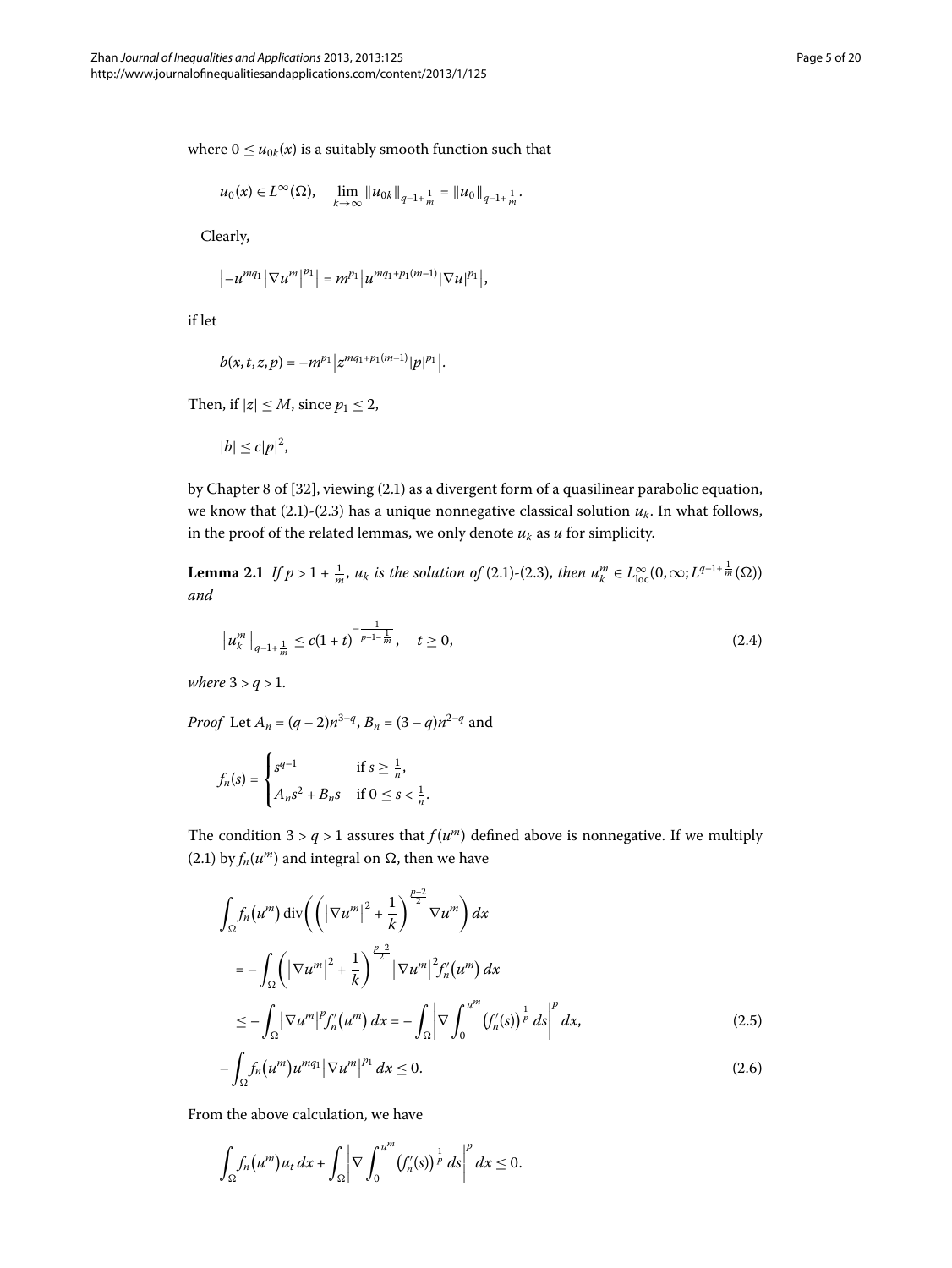<span id="page-5-1"></span> $\Box$ 

By the Poincare inequality, we have

<span id="page-5-0"></span>
$$
\int_{\Omega} f_n(u^m) u_t \, dx + c \int_{\Omega} \left| \int_0^{u^m} (f'_n(s))^{\frac{1}{p}} \, ds \right|^p \, dx \le 0. \tag{2.7}
$$

Let  $n \to \infty$  in (2.7). We can deduce that

$$
\frac{d}{dt} \int_{\Omega} u^{m(q-1)+1} dx + c \int_{\Omega} u^{m(q-1+\frac{1}{m}+p-1-\frac{1}{m}]} dx \le 0.
$$
 (2.8)

By the Jessen inequality, from  $(2.8)$  $(2.8)$  $(2.8)$  we get

$$
\frac{d}{dt}\|u^m\|_{q-1+\frac{1}{m}}^{q-1+\frac{1}{m}}+c\|u^m\|_{q-1+\frac{1}{m}}^{q-1+\frac{1}{m}+p-1-\frac{1}{m}}\leq 0,
$$

<span id="page-5-4"></span><span id="page-5-2"></span>then

$$
\|u^m\|_{q+1-\frac{1}{m}} \leq c(1+t)^{-\frac{1}{p-1-\frac{1}{m}}}.
$$

<span id="page-5-3"></span>We get the desired result.

**Lemma 2.2** If  $p > 1 + \frac{1}{m}$ ,  $u_k$  is the solution of (2.1)-(2.3), then

$$
\|u_k^m\|_{\infty} \le ct^{-\lambda}, \quad 0 < t \le 1,
$$
\n(2.9)

$$
\|u_k^m\|_{\infty} \le c(1+t)^{-\frac{1}{p-1-\frac{1}{m}}}, \quad t \ge 1,
$$
\n(2.10)

 $where \lambda = \frac{N}{(p-1-\frac{1}{m})N+q}.$ 

*Proof* Multiply (2.1) by  $u^{m(l-1)}$  and integral on  $\Omega$ , then

$$
\int_{\Omega} u^{m(l-1)} u_{t} dx = \int_{\Omega} \text{div}\left(\left(|\nabla u^{m}| + \frac{1}{k}\right)^{\frac{p-2}{2}} \nabla u^{m}\right) u^{m(l-1)} dx
$$

$$
- \int_{\Omega} u^{mq_{1}} |\nabla u^{m}|^{p_{1}} u^{m(l-1)} dx
$$

$$
= -(l-1) \int_{\Omega} \left(|\nabla u^{m}| + \frac{1}{k}\right)^{\frac{p-2}{2}} |\nabla u^{m}|^{2} u^{m(l-2)} dx
$$

$$
- \int_{\Omega} u^{mq_{1}} |\nabla u^{m}|^{p_{1}} u^{m(l-1)} dx
$$

$$
\leq -(l-1) \int_{\Omega} \left(|\nabla u^{m}| + \frac{1}{k}\right)^{\frac{p-2}{2}} |\nabla u^{m}|^{2} u^{m(l-2)} dx,
$$

which deduces that

$$
\frac{d}{dt}\|u^m\|_{l-1+\frac{1}{m}}^{l-1+\frac{1}{m}}+c\left(l-1+\frac{1}{m}\right)^{2-p}\int_{\Omega}|\nabla u^{m}\frac{p+l-1+\frac{1}{m}-1-\frac{1}{m}}{p}|^p\,dx\leq 0.
$$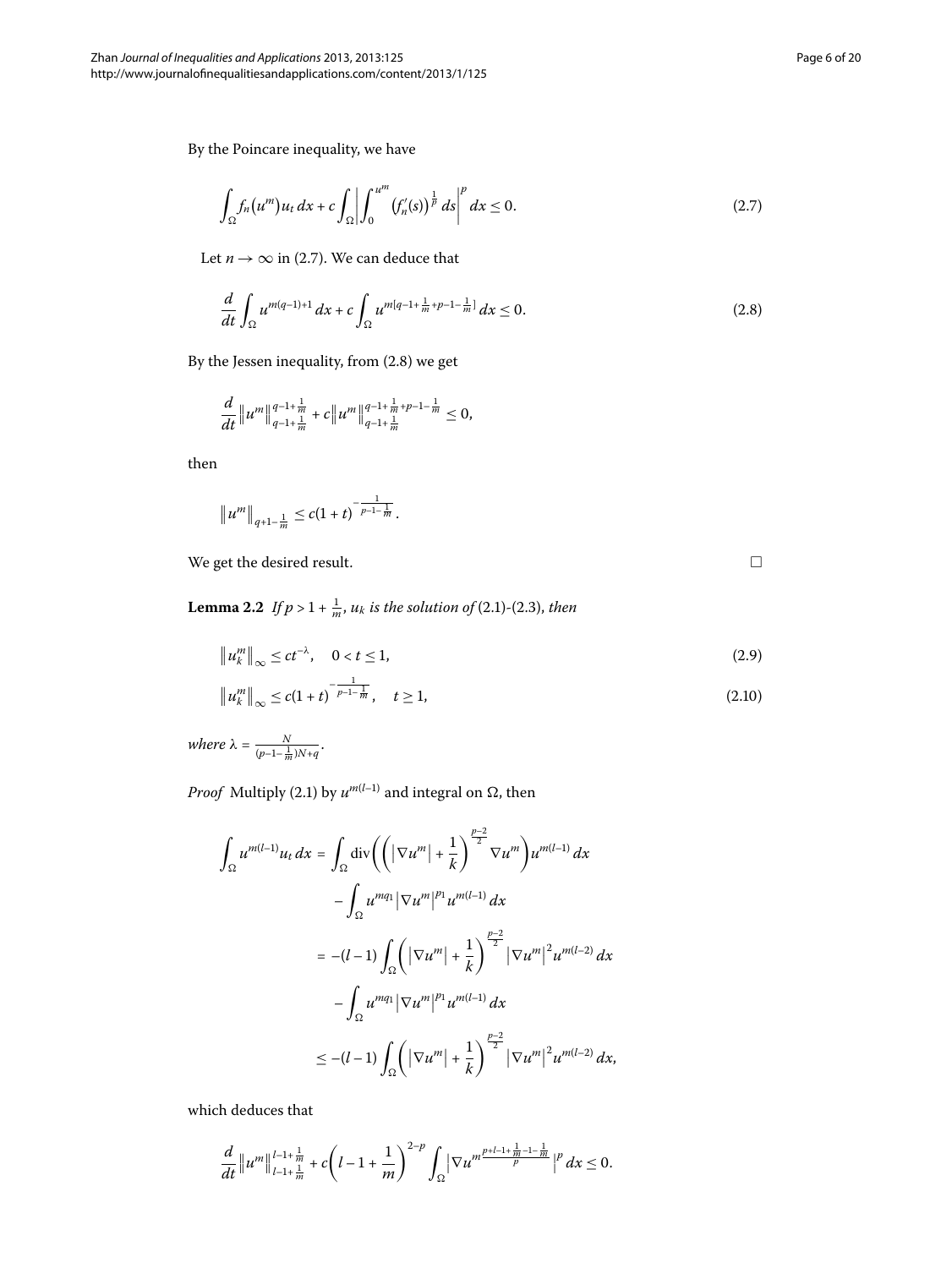$\Box$ 

Set  $L = l - 1 + \frac{1}{m}$ . Then

<span id="page-6-1"></span><span id="page-6-0"></span>
$$
\frac{d}{dt} \|u^m\|_{L}^L + cL^{2-p} \int_{\Omega} |\nabla u^m \frac{L+p-1-\frac{1}{m}}{p}|^p dx \le 0,
$$
\n(2.11)

where *c* is a constant independent of *l*.

Now, if we choose  $L_1 = q - 1 - \frac{1}{m}$ ,  $L_n = rL_{n-1} - (p - 1 - \frac{1}{m})$ ,  $\theta_n = rN(1 - L_{n-1}L_n^{-1})(p + N(r -$ 1)<sup>-1</sup>,  $\mu_n = (L_n + p - 1 - \frac{1}{m})\theta_n^{-1} - L_n$ ,  $r > 1 + (p - 1 - \frac{1}{m})q^{-1}$ ,  $n = 2, 3, ...,$  $n = 2, 3, ...,$  by Lemma 1.3, we have

<span id="page-6-3"></span>
$$
\|u^m\|_{L_n} \leq c^{p/(L_n+p-1-\frac{1}{m})} \|u^m\|_{L_{n-1}}^{1-\theta_n} \|\nabla u^{m(L_n+p-1-\frac{1}{m})/p}\|_{p}^{p\theta_n/(p-1-\frac{1}{m}+L_n)}.
$$
\n(2.12)

If we choose  $L = L_n$  in (2.11), by (2.12) we have

<span id="page-6-2"></span>
$$
\frac{d}{dt} \|u^m\|_{L_n}^{L_n} + c^{-p/\theta_n} L_n^{2-p} \|u^m\|_{L_n}^{L_n + \mu_n} \|u^m\|_{L_{n-1}}^{p-1-\frac{1}{m}-\mu_n} \le 0, \quad 0 < t \le 1.
$$
\n(2.13)

We will prove that there exist two bounded sequences  $\{\xi_n\}$ ,  $\{\lambda_n\}$  such that

<span id="page-6-4"></span>
$$
\|u^m\|_{L_n} \le \xi_n t^{-\lambda_n}, \quad 0 < t \le 1. \tag{2.14}
$$

If *n* = 1, by Lemma 2.1,  $\lambda_1 = 0$ ,  $\xi_1 = \sup_{t \ge 0} ||u^m(t)||_{q-1-\frac{1}{m}}$  makes (2.14) sure. If (2.14) is true for  $n-1$ , then from (2[.](#page-6-3)13),

$$
\frac{d}{dt}\|u^m\|_{L_n}^{L_n}+c^{-p/\theta_n}L_n^{2-p}\|u^m\|_{L_n}^{L_n+\mu_n}\xi_{n-1}^{p-1-\frac{1}{m}-\mu_n}t^{-(p-1-\frac{1}{m}-\mu_n)\lambda_{n-1}}\leq 0,\quad 0
$$

We can choose

$$
\lambda_n = \left(\lambda_{n-1}\left(\mu_n - p + 1 + \frac{1}{m}\right) + 1\right)\mu_n^{-1}, \qquad \xi_n = \xi_{n-1}\left(e^{p/\theta_n}L_n^{p-1}\lambda_n\right)^{1/\mu_n}, \quad n = 2, 3, \dots,
$$

by Lemma 1[.](#page-2-2)4 and  $(2.15)$ ,  $(2.14)$  is true.

Moreover, by Lemma 1.4, as  $n \to \infty$ ,  $\lambda_n \to \lambda = \frac{N}{(p-1-\frac{1}{m})N+q}$ . It is easy to see that  $\{\xi_n\}$  is bounded[.](#page-5-2) Thus (2.9) is true.

<span id="page-6-7"></span>To prove (2.10), we set *τ* = log(1 + *t*), *t* ≥ 1, *w*(*τ*) = (1 + *t*)<sup> $\frac{1}{p-1-\frac{1}{m}}$  *u*<sup>*m*</sup>(*t*). By (2.11), we have</sup>

$$
\frac{d}{d\tau} \|w(\tau)\|_{L}^{L} + cL^{2-p} \|\nabla w^{\frac{L+p-1-\frac{1}{m}}{p}}\|_{p}^{p} \leq \frac{L}{p-1-\frac{1}{m}} \|w(\tau)\|_{L}^{L}, \quad \tau \geq \log 2.
$$
 (2.16)

<span id="page-6-6"></span><span id="page-6-5"></span>By Lemma 3.1 in  $[31]$ , we can get  $(2.10)$ ; we omit details here.

#### **3 The** *L***<sup>∞</sup> estimation of the gradient**

**Lemma 3[.](#page-3-2)1** If  $p > \max\{2, 1 + \frac{1}{m}\}, u_k$  is the solution of (2.1)-(2.3), then

$$
\|\nabla u_k^m\|_p \le ct^{-(1+\frac{m-1}{m(p-1)-1})}, \quad 0 < t \le 1,
$$
\n(3.1)

$$
\left\| \nabla u_k^m \right\|_p \le c(1+t)^{-\frac{p(m(2q_1+1)-1)+mp_1}{(m(p-1)-1)(p-p_1)}}, \quad t \ge 1. \tag{3.2}
$$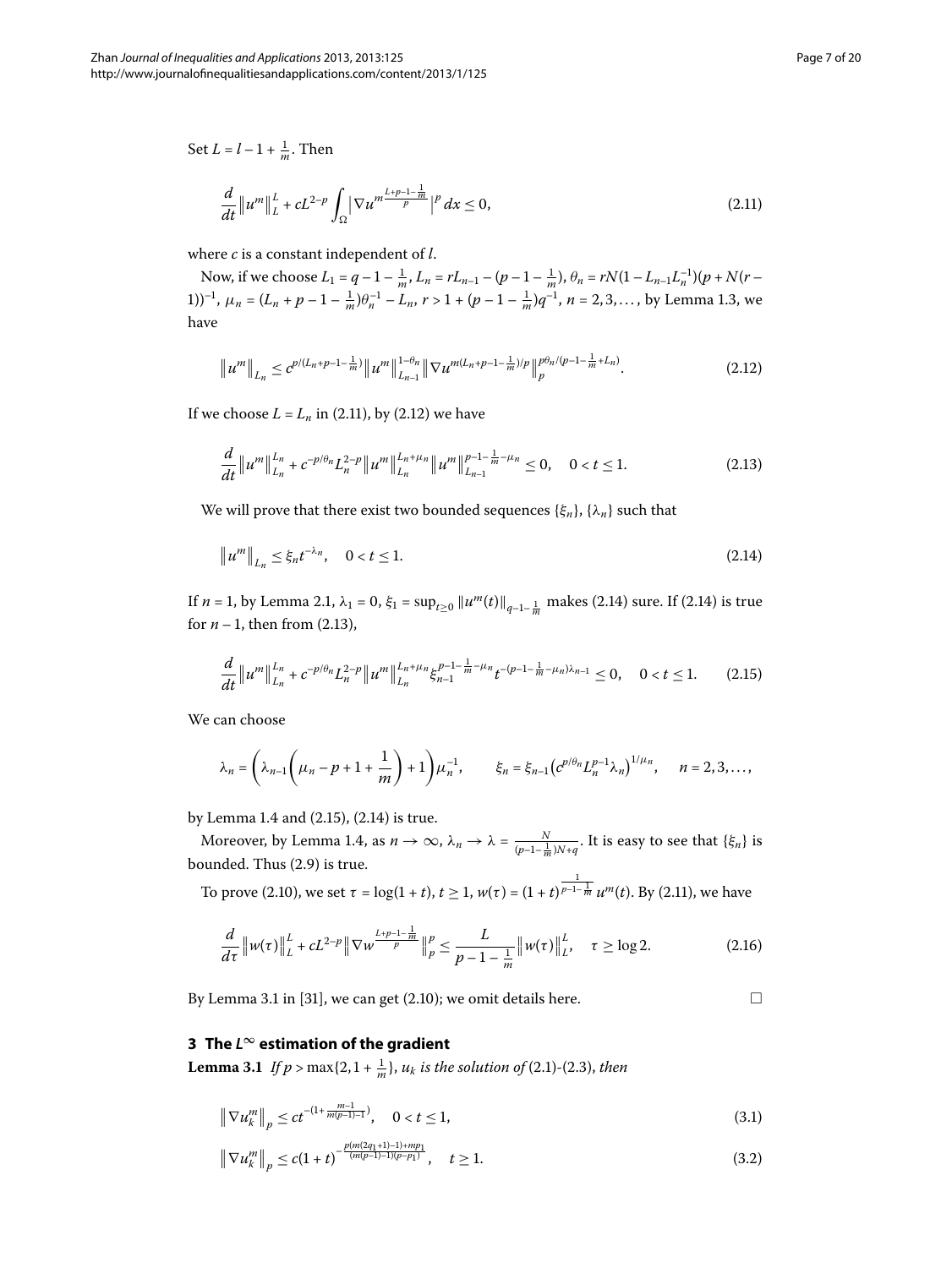<span id="page-7-0"></span>*Proof* If we multiply (3.1) by  $u_t^m$  and integral on  $\Omega$ , then

<span id="page-7-1"></span>
$$
m \int_{\Omega} u^{m-1} (u_t)^2 dx
$$
\n
$$
= \int_{\Omega} \text{div} \left( \left( |\nabla u^m|^2 + \frac{1}{k} \right)^{\frac{p-2}{2}} \nabla u^m \right) u_t^m dx - \int_{\Omega} u^{mq_1} |\nabla u^m|^{p_1} u_t^m dx,
$$
\n(3.3)\n
$$
\int_{\Omega} \text{div} \left( \left( |\nabla u^m|^2 + \frac{1}{k} \right)^{\frac{p-2}{2}} \nabla u^m \right) u_t^m dx
$$
\n
$$
= - \int_{\Omega} \left( |\nabla u^m| + \frac{1}{k} \right)^{\frac{p-2}{2}} \nabla u^m \nabla u_t^m dx = -\frac{1}{2} \int_{\Omega} \left( |\nabla u^m|^2 + \frac{1}{k} \right)^{\frac{p-2}{2}} |\nabla u^m|_t^2 dx
$$
\n
$$
= -\frac{1}{2} \int_{\Omega} \frac{d}{dt} \int_{0}^{|\nabla u^m|^2} \left( s + \frac{1}{k} \right)^{\frac{p-2}{2}} ds dx = -\frac{1}{2} \frac{d}{dt} \Gamma_k (|\nabla u^m|^2),
$$
\n(3.4)\n
$$
\int_{\Omega} u_t^m |\nabla u_t^m|^{p_1} u_t^m dx \leq \frac{m}{2} \int_{\Omega} u_t^{m-1} (u_t)^2 dx + \int_{\Omega} |u_t^m|^{2q_1 + \frac{m-1}{m}} |\nabla u_t^m|^{2p_1} dx
$$
\n(3.5)

$$
\left| -\int_{\Omega} u^{mq_1} \left| \nabla u^m \right|^{p_1} u_t^m dx \right| \leq \frac{m}{2} \int_{\Omega} u^{m-1} (u_t)^2 dx + c \int_{\Omega} \left| u^m \right|^{2q_1 + \frac{m-1}{m}} \left| \nabla u^m \right|^{2p_1} dx. \tag{3.5}
$$

By  $(3.3)-(3.5)$ , we have

$$
\int_{\Omega} u^{m-1}(u_t)^2 dx + \frac{1}{m} \frac{d}{dt} \Gamma_k(|\nabla u^m|^2) \leq c \int_{\Omega} |u^m|^{2p_1 + \frac{m-1}{m}} |\nabla u^m|^{2p_1} dx.
$$
 (3.6)

If we multiply (3.1) by  $u^m$  and integral on  $\Omega$ , then

$$
\frac{1}{m+1} \int_{\Omega} \frac{d}{dt} u^{m+1} \, dx = \int_{\Omega} \text{div} \left( \left( |\nabla u^m|^2 + \frac{1}{k} \right)^{\frac{p-2}{2}} \nabla u^m \right) u^m \, dx - \int_{\Omega} u^{mq_1} |\nabla u^m|^{p_1} u^m \, dx
$$
\n
$$
= - \int_{\Omega} \left( |\nabla u^m|^2 + \frac{1}{k} \right)^{\frac{p-2}{2}} |\nabla u^m|^2 \, dx - \int_{\Omega} u^{mq_1} |\nabla u^m|^{p_1} u^m \, dx
$$

<span id="page-7-3"></span>and

$$
\Gamma_{k}(|\nabla u^{m}|^{2}) \leq \int_{\Omega} \left(|\nabla u^{m}|^{2} + \frac{1}{k}\right)^{\frac{p-2}{2}} |\nabla u^{m}|^{2} dx
$$
  
=  $-\frac{1}{m+1} \int_{\Omega} \frac{d}{dt} u^{m+1} dx - \int_{\Omega} u^{mq_{1}} |\nabla u^{m}|^{p_{1}} u^{m} dx$   
 $\leq \frac{1}{m+1} ||u^{\frac{m+1}{2}}||_{2} ||u^{\frac{m-1}{2}} u_{t}||_{2}.$ 

So,

<span id="page-7-2"></span>
$$
\frac{1}{m}\frac{d}{dt}\Gamma_k(|\nabla u^m|^2) + (m+1)^2 \|u^{\frac{m+1}{2}}\|_2^{-2}\Gamma_k^2(|\nabla u^m|^2) \n\leq c \int_{\Omega} |u^m|^{2q_1 + \frac{m-1}{m}} |\nabla u^m|^{2p_1} dx.
$$
\n(3.7)

Setting  $2\gamma = 2q_1 + 1 - \frac{1}{m}$ , for  $\forall a \in [0, 2\gamma]$ , if we notice that  $p > 2p_1$ , we have

$$
\int_{\Omega} |u^m|^{2a} |\nabla u^m|^{2p_1} dx \leq \|u^m(t)\|_{\infty}^a \left( \int_{\Omega} |u^m|^{2\gamma - a)p \over p - 2p_1} dx \right)^{\frac{p - 2p_1}{p}} \| \nabla u^m \|_{p}^{2p_1}.
$$
 (3.8)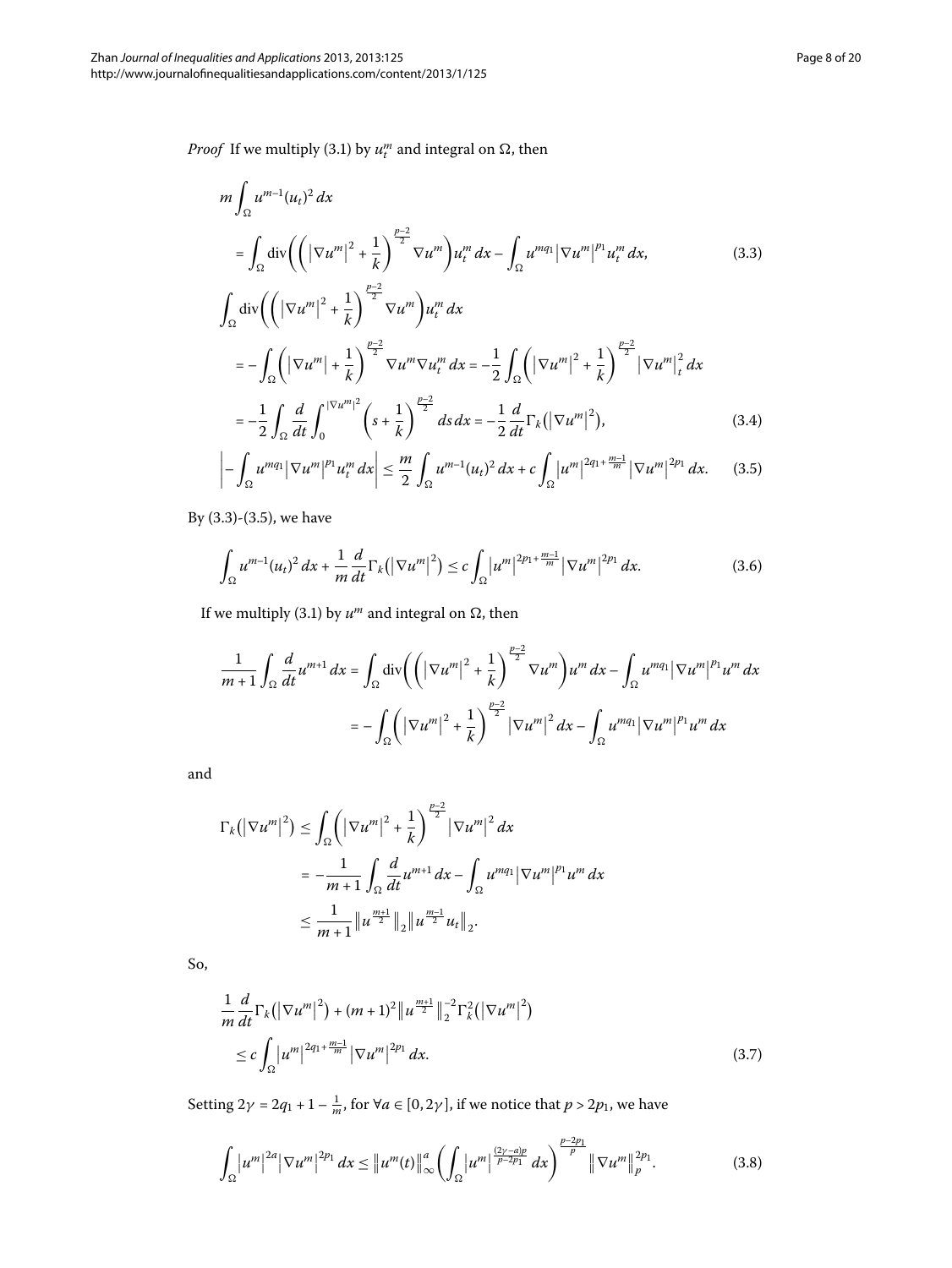If  $2\gamma \ge (p - 2p_1)(N + 1)/N$ , let  $a = (2\gamma - (p - 2p_1)(1 + \frac{q}{N}))^+$ [.](#page-2-1) By Lemma 1.3,

<span id="page-8-4"></span>
$$
\left(\int_{\Omega} \left|u^{m}\right|^{\frac{(2\gamma-a)p}{p-2p_1}} dx\right)^{\frac{p-2p_1}{p}} \leq c\|u^{m}(t)\|_{s}^{(2\gamma-a)(1-\theta)}\|\nabla u^{m}\|_{p}^{p-2p_1},\tag{3.9}
$$

where  $\theta = (s^{-1} - (1 - \frac{2p_1}{p})(2\gamma - a)^{-1})/(N^{-1} - p^{-1} + s^{-1})$ , and  $s = (2\gamma - p + 2p_1 - a)N/(p - 2p_1)$ when  $2\gamma \ge (p - 2p_1)(1 + q/N)$ ,  $s = q$ , when  $(p - 2p_1)(1 + N^{-1}) \le 2\gamma \le (p - 2p_1)(1 + q/N)$ . By Lemma 2[.](#page-5-4)1 and Lemma 2.2, from  $(3.8)$ , we have

$$
\int_{\Omega} \left| u^m \right|^{2a} \left| \nabla u^m \right|^{2p_1} dx \le ct^{-\lambda a} \left\| \nabla u^m \right\|_p^p \le ct^{-\lambda a} \Gamma_k \left( \left| \nabla u^m \right|^2 \right), \quad 0 < t \le 1. \tag{3.10}
$$

At the same time, if we choose  $q = 2$  in Lemma 2.1, we have

$$
||u^m||_{1+\frac{1}{m}} = \left(\int_{\Omega} u^{m+1} dx\right)^{\frac{m}{m+1}} \le ct^{-(p-1-\frac{m}{m+1})^{-1}}
$$

and

<span id="page-8-2"></span>
$$
\left\|u^{\frac{m+1}{2}}\right\|_{2}^{2} = \int_{\Omega} u^{m+1} dx \le ct^{-\frac{m+1}{m(p-1)-1}}.
$$
\n(3.11)

<span id="page-8-0"></span>By  $(3.7)$ , we have

$$
\Gamma'_k(t) + ct^{\frac{m+1}{m(p-1)-1}} \Gamma_k^2(t) \le ct^{-\lambda a} \Gamma_k(t), \quad 0 < t \le 1.
$$
\n(3.12)

<span id="page-8-1"></span>If  $2\gamma < (p - 2p_1)(N + 1)/N$  and  $p - 2p_1 \le 2a \le 2\gamma$ , then

$$
\int_{\Omega} \left| u^m \right|^{2a} \left| \nabla u^m \right|^{2p_1} dx \leq c \left\| \nabla u^m \right\|_1^{2a(1-\theta)} \left\| \nabla u^m \right\|_p^{2a\theta + 2p_1} \leq c \left\| \nabla u^m \right\|_p^p \leq c \Gamma_k \left( \left| \nabla u^m \right|^2 \right),
$$
\n
$$
0 < t \leq 1. \tag{3.13}
$$

If  $2\gamma < (p - 2p_1)(N + 1)/N$  and  $p - 2 \ge 2a \ge 0$ , then

$$
\int_{\Omega} \left| u^{m} \right|^{2a} \left| \nabla u^{m} \right|^{2} dx \leq c \left( 1 + \left\| \nabla u^{m} \right\|_{p}^{p} \right) \leq c \left( 1 + \Gamma_{k} \left( \left| \nabla u^{m} \right|^{2} \right) \right),
$$
\n
$$
0 < t \leq 1.
$$
\n(3.14)

<span id="page-8-3"></span>The inequalities (3[.](#page-8-0)13) and (3.14) mean that the inequality (3.12) is still true when  $2\gamma$  <  $(p - 2p_1)(N + 1)/N$ [.](#page-2-2) Using Lemma 1.4, we get

$$
\Gamma_k(t) \le ct^{-(1+\frac{m-1}{m(p-1)-1})}, \quad 0 < t \le 1,
$$

which means (3[.](#page-5-3)1) is true. Now, we will prove (3.2). For  $t \ge 1$ , by (2.10) we obtain

$$
\int_{\Omega} |u^m|^{2a} |\nabla u^m|^{2p_1} dx \leq c ||\nabla u^m||_p^2 ||u^m(t)||_{2\gamma p/p-2p_1}^{2\gamma}
$$
  

$$
\leq c(1+t)^{-2\gamma/(p-1-\frac{1}{m})} ||\nabla u^m||_p^{2p_1}, \qquad (3.15)
$$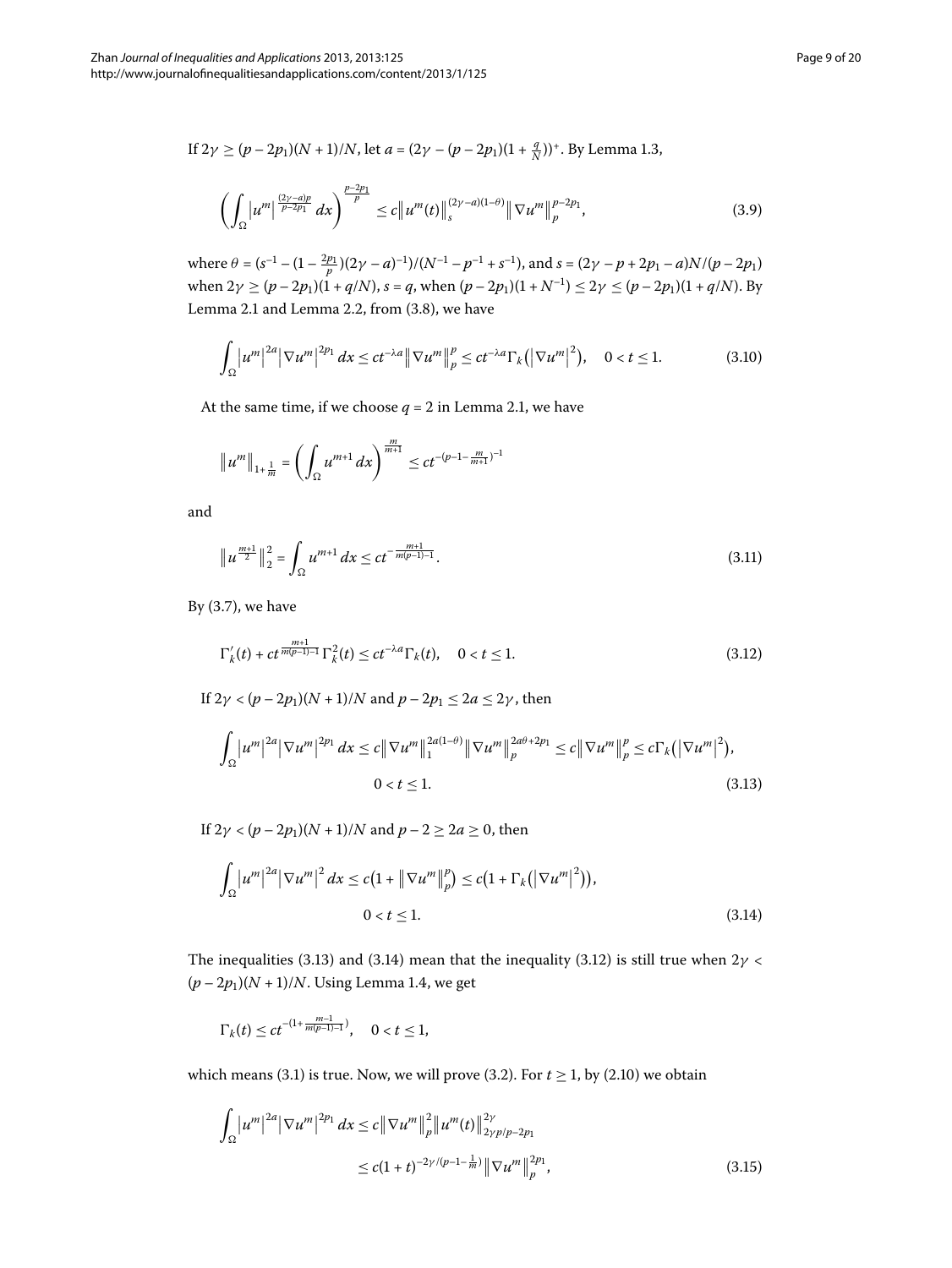<span id="page-9-0"></span>
$$
\left\|u^{\frac{m+1}{2}}\right\|_{2}^{2} = \left(\int_{\Omega} u^{m+1} dx\right)^{2} \le c(1+t)^{-(p-1-\frac{1}{m})^{-1}}.
$$
\n(3.17)

By (3.7), using (3.15)-(3.17) yields

$$
\Gamma_k'(t)+c(1+t)^{-(p-1-\frac{1}{m})-1}\Gamma_k^2(t)\leq c(1+t)^{2\gamma/(p-1-\frac{1}{m})}\big(\Gamma_k(t)\big)^{\frac{2p_1}{p}},
$$

<span id="page-9-1"></span>and using the Young inequality gives

$$
\Gamma'_k(t) + c(1+t)^{-(p-1-\frac{1}{m})^{-1}} \Gamma_k^2(t) \le c(1+t)^{\frac{-m(2\gamma p+p_1)}{(m(p-1)-1)(p-p_1)}}\\ = c(1+t)^{-\frac{p(m(2q_1+1)-1)+mp_1}{(m(p-1)-1)(p-p_1)}},
$$

which means  $(3.2)$  is true.

**Lemma 3.2** If  $p > 1 + \frac{1}{m}$ ,  $u_k$  is the solution of (2.1)-(2.3), then

$$
\int_{t}^{T} \int_{\Omega} u_k^{m-1} (u_{kt})^2 dx ds \le ct^{-(1 + \frac{m-1}{m(p-1)-1})} + ct^{-(\lambda \gamma + \frac{m-1}{m(p-1)-1})}, \quad 0 < t \le T.
$$
 (3.18)

*Proof* From (2[.](#page-6-5)9), (3.1) and (3.7), (3.10), we have

$$
\int_{t}^{T} \int_{\Omega} u^{m-1} (u_{t})^{2} dx ds \leq \Gamma_{k}(t) + c \int_{t}^{T} \int_{\Omega} |u^{m}|^{2q_{1} + \frac{m-1}{m}} |\nabla u^{m}|^{2p_{1}} dx ds
$$
  

$$
\leq \Gamma_{k}(t) + c \int_{t}^{T} s^{-\frac{\lambda}{2}(2q_{1} + \frac{m-1}{m})} \Gamma_{k}(s) ds
$$
  

$$
\leq ct^{-(1 + \frac{m-1}{m(p-1)-1})} + ct^{-(\lambda \gamma + \frac{m-1}{m(p-1)-1})}. \tag{3.19}
$$

<span id="page-9-2"></span>**4 The proof of Theorem [1.5](#page-2-3)**

<span id="page-9-3"></span>*The proof of Theorem* 1[.](#page-9-1)5 From Lemma 2.1, Lemma 2.2, Lemma 3.1 and Lemma 3.2, using the compactness theory (*cf.* [17[\]](#page-19-11)), there is a sequence (still denoted as $\{u_k\}$ ) of  $\{u_k\}$  such that when  $k \to \infty$ , we have

$$
u_k \rightharpoonup (*)u, \quad \text{weakly star in } L^{\infty}_{\text{loc}}(0, \infty; L^{m(q-1)+1}(\Omega)), \tag{4.1}
$$

$$
u_{kt} \rightharpoonup u_t, \quad \text{weakly in } L^2(0,\infty;L^2(\Omega)),\tag{4.2}
$$

$$
\nabla u_k^m \rightharpoonup u^m, \quad \text{weakly in } L^p_{\text{loc}}\big(0,\infty; L^p(\Omega)\big),
$$

$$
|\nabla u_k^m|^{p-2} \nabla u_{kx_i}^m \rightharpoonup (*) \chi_i, \quad \text{weakly star in } L^{\infty}_{\text{loc}}(0, \infty; L^{\frac{p}{p-1}}(\Omega)), \tag{4.3}
$$

$$
u_k^{mq_1} |\nabla u_k^m|^{p_1} \rightharpoonup (*)\nu, \quad \text{weakly in } L^{\infty}_{\text{loc}}(0,\infty; L^{\frac{p}{p_1}}(\Omega)), \tag{4.4}
$$

 $\Box$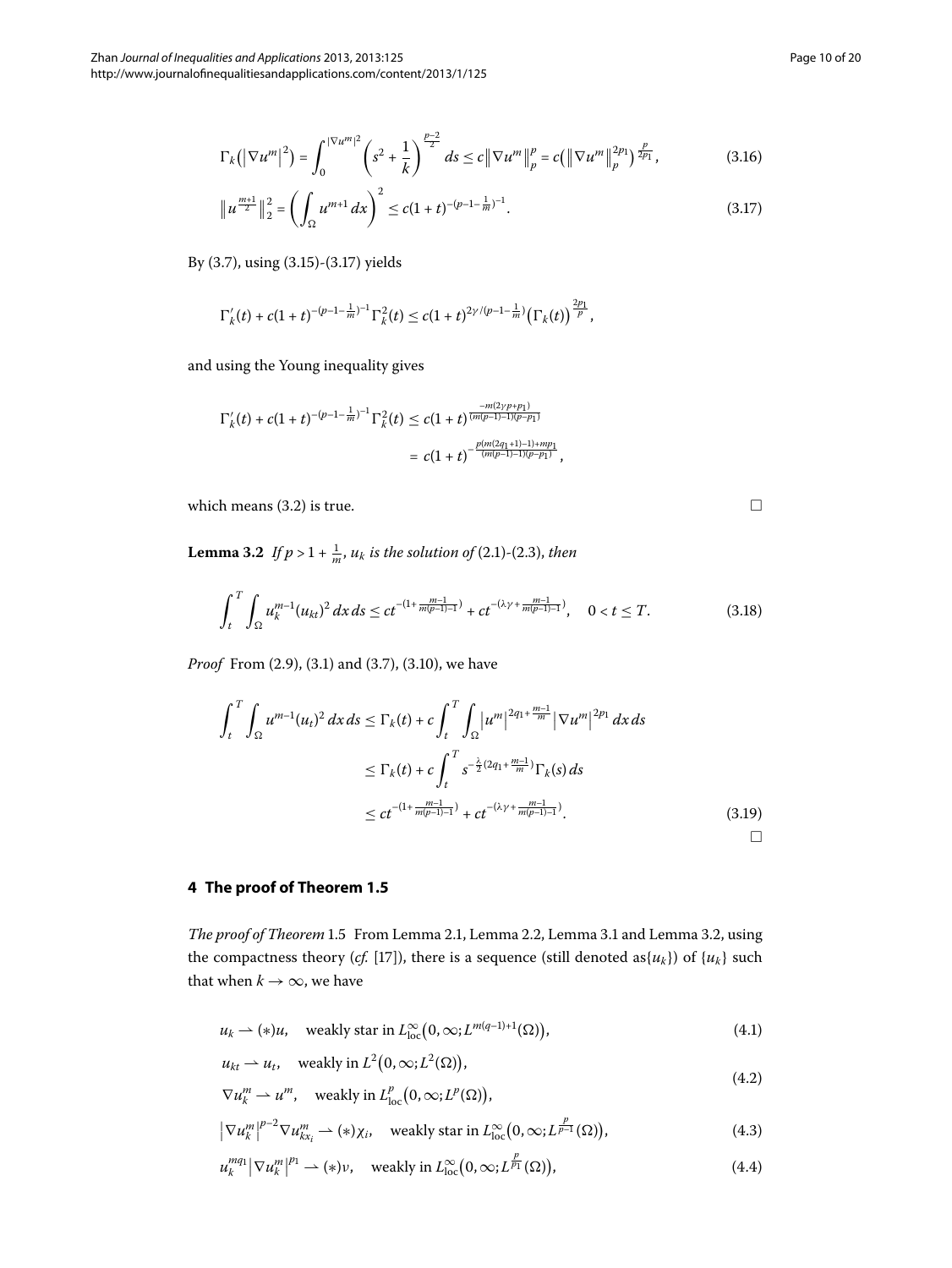where  $\chi = {\chi_i : 1 \le i \le N}$  and every  $\chi_i$  is a function in  $L^{\infty}_{loc}(0,T; L^{\frac{p}{p-1}}(\Omega))$ ,  $\nu \in L^{\infty}_{loc}(0,\infty;$  $L^{\frac{p}{p_1}}(\Omega)$ )[.](#page-9-3) (4.1) and (4.2) are clearly true. In what follows, we only need to prove that

<span id="page-10-4"></span><span id="page-10-1"></span><span id="page-10-0"></span>
$$
\chi = \left| \nabla u^m \right|^{p-2} \nabla u^m \quad \text{in } L^{\infty}_{\text{loc}} \left( 0, \infty; L^{\frac{p}{p-1}}(\Omega) \right) \tag{4.5}
$$

and

$$
\nu = u^{mq_1} \left| \nabla u^m \right|^{p_1} \quad \text{in } L^{\infty}_{\text{loc}}(0, \infty; L^{\frac{p}{p_1}}(\Omega)). \tag{4.6}
$$

<span id="page-10-5"></span>It is easy to know that

$$
\iint_{S} (u\varphi_{t} - \chi \cdot \nabla \varphi - \nu\varphi) \, dx \, dt = 0, \quad \forall \varphi \in C_{0}^{\infty}(S). \tag{4.7}
$$

<span id="page-10-6"></span>So, if we can prove that

$$
\iint_{S} |\nabla u^{m}|^{p-2} \nabla u^{m} \cdot \nabla \varphi \, dx \, dt = \iint_{S} \chi \cdot \nabla \varphi \, dx \, dt, \quad \forall \varphi \in C_{0}^{\infty}(S), \tag{4.8}
$$

<span id="page-10-2"></span>
$$
\iint_{S} u_{k}^{mq_{1}} \left| \nabla u_{k}^{m} \right|^{p_{1}} \varphi \, dx \, dt = \iint_{S} v \varphi \, dx \, dt, \quad \forall \varphi \in C_{0}^{\infty}(S), \tag{4.9}
$$

<span id="page-10-3"></span>then  $(4.5)$  $(4.5)$  $(4.5)$ , $(4.6)$  and  $(1.8)$  are true.

First, for any  $ψ ∈ C_0^{\infty}(S)$ ,  $0 ≤ ψ ≤ 1$ ,  $ν<sup>m</sup> ∈ L<sub>loc</sub><sup>p</sup>(0, T; W<sub>0</sub><sup>1,p</sup>(Ω)),$  we have

$$
\iint_{S} \psi \left( \left| \nabla u_k^m \right|^{p-2} \nabla u_k^m - \left| \nabla v^m \right|^{p-2} \nabla v^m \right) \cdot \nabla \left( u_k^m - v^m \right) dx \, dt \ge 0. \tag{4.10}
$$

If we multiply by  $u_k^m \psi$  the two sides of (2.1), then we have

$$
\iint_{S} \psi \left( \left| \nabla u_{k}^{m} \right|^{2} + \frac{1}{k} \right)^{\frac{p-2}{2}} \left| \nabla u_{k}^{m} \right|^{2} dx dt
$$
\n
$$
= \frac{1}{m+1} \iint_{S} \psi_{t} u_{k}^{m+1} dx dt - \iint_{S} u_{k}^{m} \left( \left| \nabla u_{k}^{m} \right|^{2} + \frac{1}{k} \right)^{\frac{p-2}{2}} \nabla u_{k}^{m} \cdot \nabla \psi dx dt
$$
\n
$$
- \iint_{S} u_{k}^{m(q_{1}+1)} \left| \nabla u_{k}^{m} \right|^{p_{1}} \psi dx dt. \tag{4.11}
$$

Noticing that when  $1 < p < 2$ , we have

$$
\left|\nabla u_k^m\right|^2 \ge \left(\left|\nabla u_k^m\right|^2 + \frac{1}{k}\right)^{\frac{p}{2}} - \left(\frac{1}{k}\right)^{\frac{p}{2}},
$$
  

$$
\left(\left|\nabla u_k^m\right|^2 + \frac{1}{k}\right)^{\frac{p-2}{2}} \left|\nabla u_k^m\right| \le \left(\left|\nabla u_k^m\right|^2 + \frac{1}{k}\right)^{\frac{p-1}{2}},
$$

and when  $p \geq 2$ , we get

$$
\left(\left|\nabla u_k^m\right|^2+\frac{1}{k}\right)^{\frac{p-2}{2}}\left|\nabla u_k^m\right|^2\geq \left|\nabla u_k^m\right|^p,\qquad \left(\left|\nabla u_k^m\right|^2+\frac{1}{k}\right)^{\frac{p-2}{2}}\left|\nabla u_k^m\right|\leq \left(\left|\nabla u_k^m\right|^{p-1}+1\right).
$$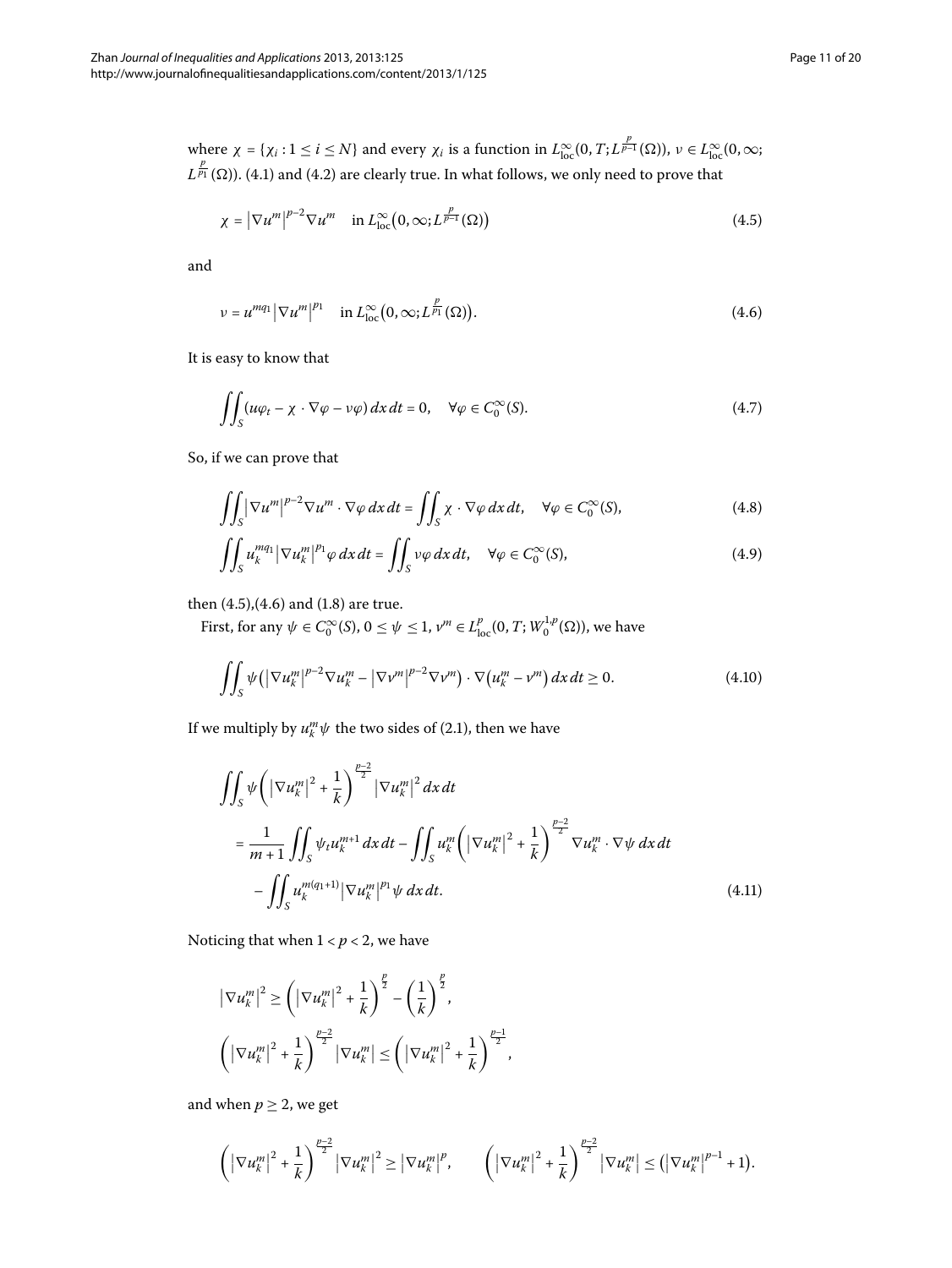# <span id="page-11-0"></span>By  $(4.10)$ ,  $(4.11)$ , we have

$$
\frac{1}{m+1} \iint_{S} \psi_{t} u_{k}^{m+1} dx dt - \iint_{S} u_{k}^{m} \left( |\nabla u_{k}^{m}|^{2} + \frac{1}{k} \right)^{\frac{p-2}{2}} \nabla u_{k}^{m} \cdot \nabla \psi dx dt
$$

$$
- \iint_{S} u_{k}^{m(q_{1}+1)} |\nabla u_{k}^{m}|^{p_{1}} \psi dx dt + \left( \frac{1}{k} \right)^{\frac{p-2}{2}} \text{mes } \Omega
$$

$$
- \iint_{S} \psi |\nabla u_{k}^{m}|^{p-2} \nabla u_{k}^{m} \cdot \nabla \nu^{m} dx dt
$$

$$
- \iint_{S} \psi |\nabla \nu^{m}|^{p-2} \nabla \nu^{m} \cdot \nabla (u_{k}^{m} - \nu^{m}) dx dt \ge 0.
$$
(4.12)

Since

$$
\left( \left| \nabla u_k^m \right|^2 + \frac{1}{k} \right)^{\frac{p-2}{2}} \nabla u_k^m = \left| \nabla u_k^m \right|^{p-2} \nabla u_k^m + \frac{p-2}{2k} \int_0^1 \left( \left| \nabla u_k^m \right|^2 + \frac{s}{k} \right)^{\frac{p-4}{2}} ds \nabla u_k^m
$$

<span id="page-11-1"></span>and

$$
\lim_{k\to\infty}\frac{p-2}{2k}\iint_S\int_0^1\left(\left|\nabla u_k^m\right|^2+\frac{s}{k}\right)^{\frac{p-4}{2}}ds\nabla u_k^m\cdot\nabla\psi u_k^m\,dx\,dt=0,
$$

if we let  $k \to \infty$  in (4.12), we have

$$
\frac{1}{m+1} \iint_{S} \psi_t u^{m+1} dx dt - \iint_{S} v \psi dx dt
$$
  
 
$$
- \iint_{S} \psi \nabla \xi \cdot \nabla v^m dx dt - \iint_{S} \psi |\nabla v^m|^{p-2} \nabla v^m \cdot \nabla (u^m - v^m) dx dt \ge 0.
$$
 (4.13)

Now, we choose  $\varphi = \psi u^m$  in (4[.](#page-10-4)7),

$$
\frac{1}{m+1}\iint_{S}\psi_t u^{m+1}\,dx\,dt - \iint_{S}v\psi\,dx\,dt - \iint_{S}\psi\,\chi\cdot\nabla\psi\,u^m\,dx\,dt = \iint_{S}\psi\,\nabla\xi\cdot\nabla u^m\,dx\,dt.
$$

From this formula and  $(4.13)$ , we have

$$
\iint_{S} \psi(\chi - |\nabla \nu^m|^{p-2} \nabla \nu^m) \cdot \nabla (u^m - v^m) dx dt \ge 0.
$$
 (4.14)

Let  $v^m = u^m - \lambda \varphi$ ,  $\lambda \geq 0$ ,  $\varphi \in C_0^{\infty}(S)$ . Then

<span id="page-11-2"></span>
$$
\iint_S \psi(\chi_i - |\nabla (u^m - \lambda \varphi)|^{p-2} (u^m - \lambda \varphi)_{x_i}) \varphi_{x_i} dx dt \geq 0.
$$

Let  $\lambda \to 0$ . We obtain

<span id="page-11-3"></span>
$$
\iint_{S} \psi(\chi_i - |\nabla u^m|^{p-2} u_{x_i}^m) \varphi_{x_i} dx dt \ge 0, \quad \forall \varphi \in C_0^{\infty}(S).
$$
\n(4.15)

Moreover, if we choose  $\lambda \leq 0,$  we are able to get

$$
\iint_{S} \psi(\chi_i - |\nabla u^m|^{p-2} u_{\chi_i}^m) \varphi_{\chi_i} dx dt \le 0, \quad \forall \varphi \in C_0^{\infty}(S).
$$
\n(4.16)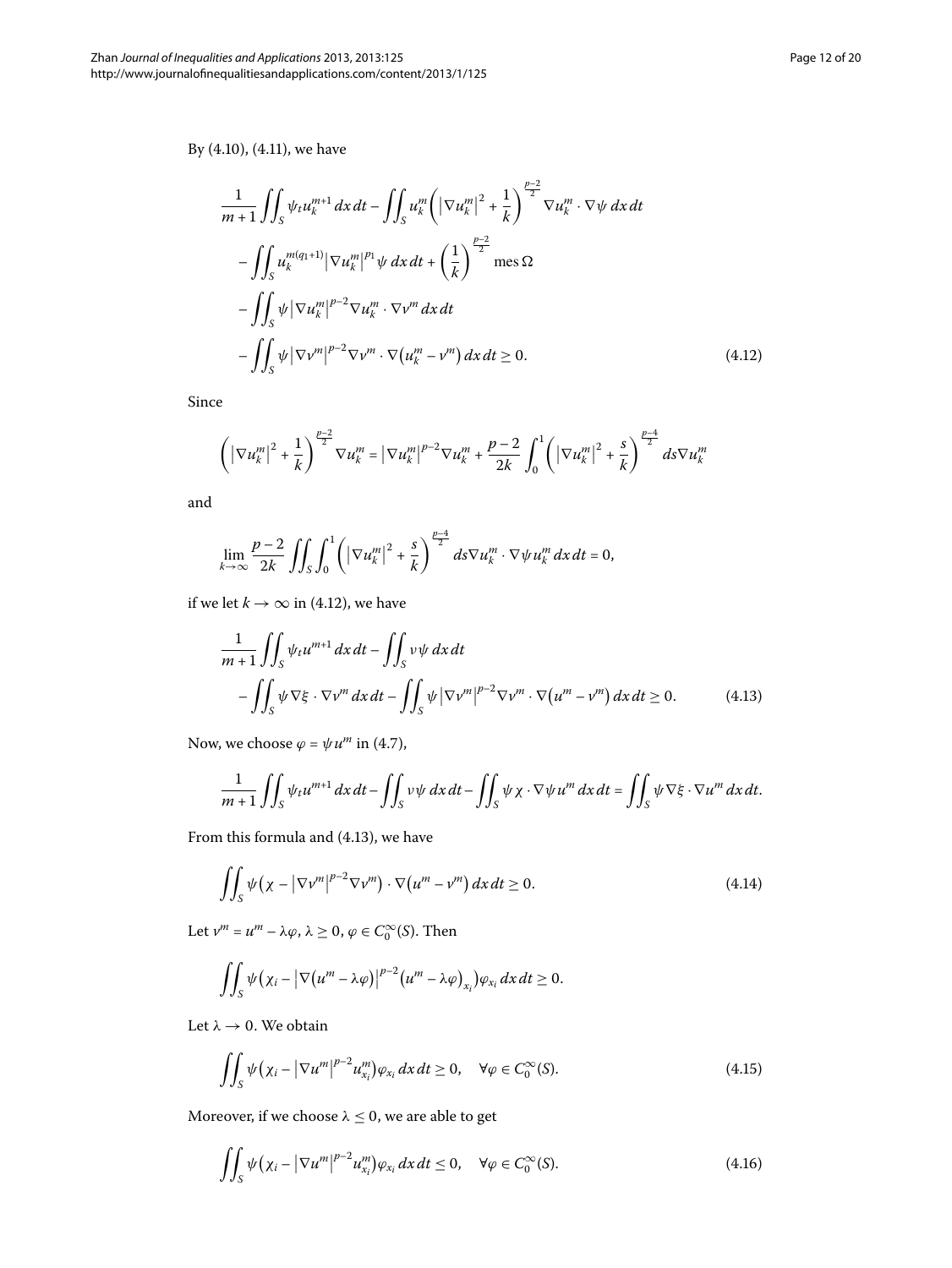Now, if we choose  $\psi$  such that supp $\varphi \subset \text{supp } \psi$ , and on supp $\varphi$ ,  $\psi = 1$ , then from (4[.](#page-11-2)15)- $(4.16)$  $(4.16)$  $(4.16)$ , we can get  $(4.8)$ . By  $(4.7)$  and  $(4.8)$ , we have

$$
\iint_S (u\varphi_t - |\nabla u^m|^{p-2} \nabla u^m \cdot \nabla \varphi - v\varphi) \, dx \, dt = 0, \quad \forall \varphi \in C_0^{\infty}(S),
$$

which means  $(4.9)$  is true, and so  $(1.8)$  is true.

Secondly, we are to prove  $(1.9)$ .

For small  $r > 0$ , denote  $\Omega_r = \{x \in \Omega : \text{dist}(x, \partial \Omega) \le r\}$ . For any  $\eta > 0$ , let

<span id="page-12-2"></span>
$$
\text{sgn}_{\eta}(s) = \begin{cases} 1 & \text{if } s > \eta, \\ \frac{s}{\eta} & \text{if } |s| \leq \eta, \\ -1 & \text{if } s < -\eta. \end{cases}
$$

<span id="page-12-0"></span>For any given small  $r > 0$  and large enough  $k$ ,  $l$ , we declare that

$$
\int_{\Omega_{2r}} \left| u_k(x,t) - u_l(x,t) \right| dx \leq \int_{\Omega_r} \left| u_k(x,0) - u_l(x,0) \right| dx + c_r(t), \tag{4.17}
$$

where  $c_r(t)$  is independent of *k*, *l*, and  $\lim_{t\to 0} c_r(t) = 0$ . By (2.1) we have

$$
\int_{0}^{t} \int_{\Omega_{r}} \varphi(u_{kt} - u_{lt}) dx dt
$$
\n
$$
+ \int_{0}^{t} \int_{\Omega_{r}} \nabla \varphi \left[ \left( |\nabla u_{k}^{m}|^{2} + \frac{1}{k} \right)^{\frac{p-2}{2}} \nabla u_{k}^{m} - \left( |\nabla u_{l}^{m}|^{2} + \frac{1}{l} \right)^{\frac{p-2}{2}} \nabla u_{l}^{m} \right] dx dt
$$
\n
$$
+ \int_{0}^{t} \int_{\Omega_{r}} (u_{k}^{mq_{1}} |\nabla u_{k}^{m}|^{p_{1}} - u_{l}^{mq_{1}} |\nabla u_{l}^{m}|^{p_{1}}) \varphi dx dt = 0,
$$
\n
$$
\forall \varphi \in L^{p}(0, T; W_{0}^{1,p}(\Omega)). \tag{4.18}
$$

<span id="page-12-1"></span>Suppose that  $\xi(x) \in C_0^1(\Omega_r)$  such that

 $0 \le \xi \le 1; \quad \xi|_{\Omega_{2r}} = 1,$ 

and choose  $\varphi = \xi \text{ sgn}_{\eta} (u_k^m - u_l^m)$  in (4.18), then

$$
\int_{0}^{t} \int_{\Omega_{r}} \xi \operatorname{sgn}_{\eta} (u_{k}^{m} - u_{l}^{m}) (u_{kt} - u_{lt}) dx d\tau \n+ \int_{0}^{t} \int_{\Omega_{r}} \left[ \left( |\nabla u_{k}^{m}|^{2} + \frac{1}{k} \right)^{\frac{p-2}{2}} \nabla u_{k}^{m} - \left( x |\nabla u_{l}^{m}|^{2} + \frac{1}{l} \right)^{\frac{p-2}{2}} \nabla u_{l}^{m} \right] \n\times \nabla \xi \operatorname{sgn}_{\eta} (u_{k}^{m} - u_{l}^{m}) dx d\tau \n+ \int_{0}^{t} \int_{\Omega_{r}} \left[ \left( |\nabla u_{k}^{m}|^{2} + \frac{1}{k} \right)^{\frac{p-2}{2}} \nabla u_{k}^{m} - \left( x |\nabla u_{l}^{m}|^{2} + \frac{1}{l} \right)^{\frac{p-2}{2}} \nabla u_{l}^{m} \right] \n\times \nabla (u_{k}^{m} - u_{l}^{m}) \xi \operatorname{sgn}_{\eta} (u_{k}^{m} - u_{l}^{m}) dx d\tau \n+ \int_{0}^{t} \int_{\Omega_{r}} (u_{k}^{mq} |\nabla u_{k}^{m}|^{p_{1}} - u_{l}^{mq} |\nabla u_{l}^{m}|^{p_{1}}) \xi \operatorname{sgn}_{\eta} (u_{k}^{m} - u_{l}^{m}) dx d\tau = 0.
$$
\n(4.19)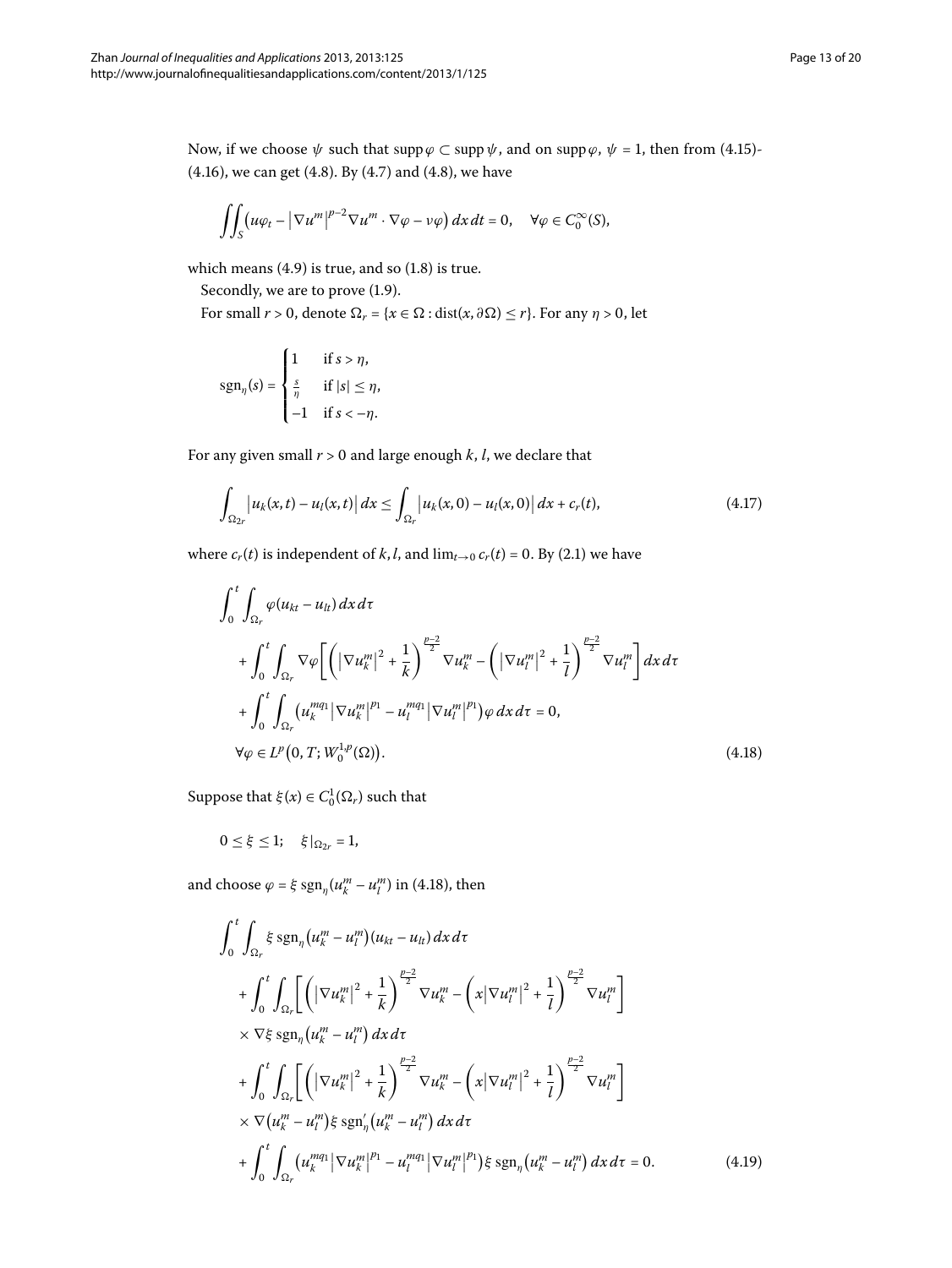<span id="page-13-0"></span>If we notice that the third term on the left-hand side of (4[.](#page-12-1)19) tends to zero when  $\eta \rightarrow 0,$ then we have

$$
\lim_{\eta \to 0} \int_{0}^{t} \int_{\Omega_{r}} \xi \operatorname{sgn}_{\eta} (u_{k}^{m} - u_{l}^{m}) (u_{kt} - u_{lt}) dx d\tau \n+ \lim_{\eta \to 0} \int_{0}^{t} \int_{\Omega_{r}} \left[ \left( |\nabla u_{k}^{m}|^{2} + \frac{1}{k} \right)^{\frac{p-2}{2}} \nabla u_{k}^{m} - \left( |\nabla u_{l}^{m}|^{2} + \frac{1}{l} \right)^{\frac{p-2}{2}} \nabla u_{l}^{m} \right] \n\times \nabla \xi \operatorname{sgn}_{\eta} (u_{k}^{m} - u_{l}^{m}) dx d\tau \n+ \lim_{\eta \to 0} \int_{0}^{t} \int_{\Omega_{r}} (u_{k}^{mq_{1}} |\nabla u_{k}^{m}|^{p_{1}} - u_{l}^{mq_{1}} |\nabla u_{l}^{m}|^{p_{1}}) \xi \operatorname{sgn}_{\eta} (u_{k}^{m} - u_{l}^{m}) dx d\tau = 0.
$$
\n(4.20)

<span id="page-13-1"></span>At the same time,

$$
\lim_{\eta \to 0} \int_0^t \int_{\Omega_r} \xi \operatorname{sgn}_{\eta} (u_k^m - u_l^m)(u_{kt} - u_{lt}) dx d\tau
$$
\n
$$
= \int_0^t \int_{\Omega_r} \xi \operatorname{sgn} (u_k^m - u_l^m)(u_{kt} - u_{lt}) dx d\tau
$$
\n
$$
= \int_0^t \int_{\Omega_r} \xi \operatorname{sgn} (u_k - u_l)(u_{kt} - u_{lt}) dx d\tau
$$
\n
$$
= \lim_{\eta \to 0} \int_0^t \int_{\Omega_r} \xi \operatorname{sgn}_{\eta} (u_k - u_l)(u_{kt} - u_{lt}) dx d\tau
$$
\n
$$
= \lim_{\eta \to 0} \int_0^t \int_{\Omega_r} \xi \left( \int_0^{u_k - u_l} \operatorname{sgn}_{\eta}(s) ds \right)_\tau dx d\tau
$$
\n
$$
= \lim_{\eta \to 0} \int_0^t \int_{\Omega_r} \xi \int_0^{u_k - u_l} \operatorname{sgn}_{\eta}(s) ds \Big|_0^t dx
$$
\n
$$
= \int_{\Omega_r} \xi |u_k - u_l| dx - \int_{\Omega_r} \xi |u_{0k} - u_{0l}| dx.
$$
\n(4.21)

By  $(4.20)$  $(4.20)$  $(4.20)$  and  $(4.21)$ , we have

$$
\int_{\Omega_{2r}} \xi |u_k - u_l| dx
$$
\n
$$
\leq \int_{\Omega_r} |u_{0k} - u_{0l}| dx + c \int_0^t \int_{\Omega_r} \left[ \left( |\nabla u_k^m|^2 + \frac{1}{k} \right)^{\frac{p-1}{2}} + \left( |\nabla u_l^m|^2 + \frac{1}{l} \right)^{\frac{p-1}{2}} \right] dx d\tau
$$
\n
$$
+ \int_0^t \int_{\Omega_r} |u_k^{mq_1}| \nabla u_k^m|^{p_1} - u_l^{mq_1} |\nabla u_l^m|^{p_1} |dx d\tau. \tag{4.22}
$$

By Lemma 2[.](#page-5-4)2 and Lemma 3.1, if  $0 < t \le 1$ ,

$$
\int_0^t \int_{\Omega_r} \left|u_k^{mq_1}\right| \nabla u_k^m\right|^{p_1} - u_k^{mq_1} \left| \nabla u_k^m\right|^{p_1} \left| \, dx \, d\tau \leq c \int_0^t \int_{\Omega_r} t^{-\epsilon} \, dx \, d\tau,
$$

where

$$
\epsilon = \frac{mNq_1}{Nm(p-1) - N + mq} + \frac{p_1(m(p-1) + m - 2)}{m(p-1) - 1} < 1,
$$

which means  $(4.17)$  is true.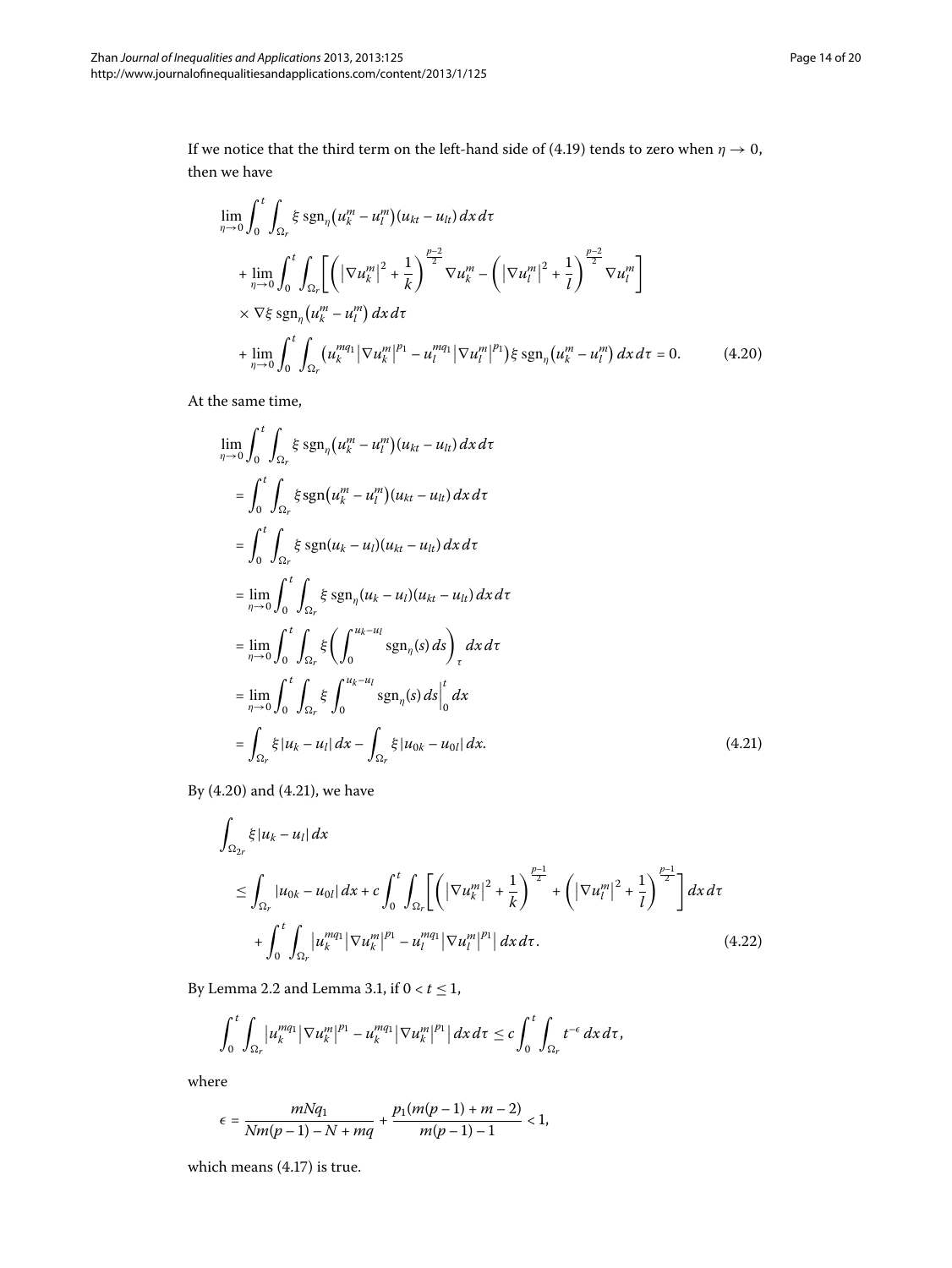Now, for any given small  $r$ , if  $k$ ,  $l$  are large enough, by (4.17), we have

$$
\int_{\Omega_{2r}} |u(x,t) - u_0(x)| dx \leq \int_{\Omega_r} |u(x,t) - u_k(x,t)| dx + \int_{\Omega_{2r}} |u_{0k}(x) - u_{0l}(x)| dx
$$
  
+ 
$$
\int_{\Omega_{2r}} |u_l(x,t) - u_{0l}(x)| dx + \int_{\Omega_{2r}} |u_{0l}(x) - u_0(x)| dx.
$$

Letting  $t \to 0$ , we get (1.9).

#### **5 The uniqueness of the viscosity solution**

As we have said in the introduction, the uniqueness of the solutions of  $(1.1)$ - $(1.3)$  is not true generally. But we are able to prove the uniqueness of the viscosity solution.

**Theorem 5.1** *If*  $u_0(x) \in L^\infty(\Omega)$ , *in addition*, $|\nabla u| < c$ ,  $2 \ge p_1 \ge 1$ , *then the viscosity solution of* (1[.](#page-0-2)1)-(1.3) *is unique.* 

*Proof* Let *u*, *v* be two viscosity solutions of (1[.](#page-0-1)1)-(1.3). Then there are two sequences { $u_k$ } and  $\{v_l\}$ , which are the solutions of  $(1.10)-(1.2)-(1.3)$  $(1.10)-(1.2)-(1.3)$  $(1.10)-(1.2)-(1.3)$ , such that

<span id="page-14-0"></span>
$$
\lim_{k \to \infty} u_k = u, \qquad \lim_{l \to \infty} v_l = v, \quad \text{a.e. in } S. \tag{5.1}
$$

Clearly, since  $u_0(x) \in L^{\infty}(\Omega)$ ,

$$
||u_k||_{\infty} \leq c, \qquad ||v_l||_{\infty} \leq c. \tag{5.2}
$$

Let

 $w = u_k - v_l, \qquad w_1 = u_k^m - v_l^m.$ 

Then

$$
w_{t} = (a_{il}(x, t)w_{1x_{l}})_{x_{i}} + b(x, t, w, \nabla w), \quad (x, t) \in \Omega \times (0, \infty),
$$
\n(5.3)

$$
w(x,0) = u_{0k}(x) - v_{0l}(x), \quad x \in \Omega,
$$
\n(5.4)

$$
w(x,t) = 0, \quad (x,t) \in \partial\Omega \times (0,\infty), \tag{5.5}
$$

where

$$
a_{il}(x,t) = \int_0^1 |s \nabla u^m + (1-s) \nabla v^m|^{p-2} ds \cdot \delta_{il}
$$
  
+ 
$$
\int_0^1 (p-2) |s \nabla u^m + (1-s) \nabla v^m|^{p-4} (s u_{x_i}^m + (1-s) v_{x_i}^m) (s u_{x_i}^m + (1-s) v_{x_i}^m) ds,
$$

and since  $p_1 \geq 1$ , using the convexity of the function  $s^{p_1}$ , by (5.2), we have

$$
\left|b(x,t,w,\nabla w)\right| = \left|u^{mq_1}\left|\nabla u^m\right|^{p_1} - v^{mq_1}\left|\nabla v^m\right|^{p_1}\right| \leq c\left|\nabla \left(u^m - v^m\right)\right|^{p_1} \leq c\left|\nabla w\right|^{p_1} \leq c\left|\nabla w\right|^{2}.
$$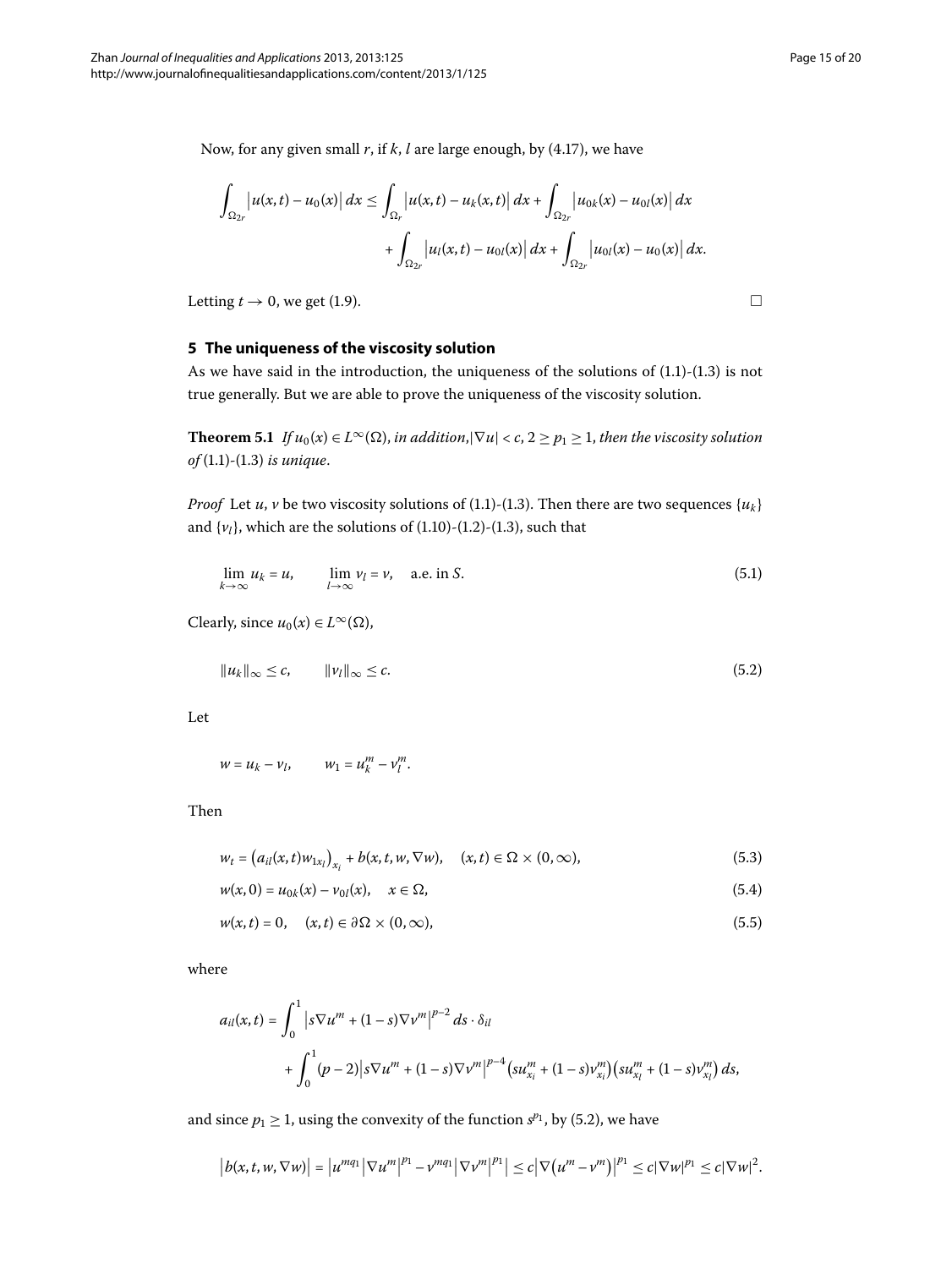By Chapter 8 of [\[](#page-19-17)32], we know that

$$
\|u_k(x,t)-v_l(x,t)\|_{\infty}\leq c\|u_{0k}-v_{0l}\|.
$$

Let  $k, l \to \infty$ , we know that the uniqueness of the viscosity solution (1[.](#page-0-1)1)-(1.3) is true.  $\Box$ 

Suppose that the viscosity solution of  $(1.1)-(1.3)$  $(1.1)-(1.3)$  $(1.1)-(1.3)$  is unique in what follows. Then, by considering the regularized problem  $(1.10)$  with  $(1.2)$ - $(1.3)$ , we easily get the following lemma.

**Lemma 5.2** Let u be a weak solution of  $(1.1)$ - $(1.3)$ . If v satisfies

$$
\nu_t \ge \text{div}\left(\left|\nabla \nu^m\right|^{p-2} \nabla \nu^m\right) - \nu^{mq_1} \left|\nabla \nu^m\right|^{p_1} \quad \text{in } S = \Omega \times (0, \infty),\tag{5.6}
$$

$$
\nu(x,0) \ge u_0(x), \quad x \in \Omega,\tag{5.7}
$$

$$
\nu(x,t) = 0, \quad (x,t) \in \partial\Omega \times (0,\infty), \tag{5.8}
$$

*then*

$$
u(x,t) \ge v(x,t), \quad \forall (x,t) \in S. \tag{5.9}
$$

Now, we will prove Theorem 1.6. Let

$$
\nu(x,t) = u_{kr}(x,t) = ru_k(x,r^{m(p-1)-1}t), \quad r \in (0,1).
$$

Then

$$
v_t(x,t) = \text{div}\left(\left|Dv^m\right|^{p-2}Dv^m\right) - r^{m(p-1-q_1-p_1)}v^{mq_1}\left|Dv^m\right|^{p_1}, \quad (x,t) \in \Omega \times (0,\infty), \quad (5.10)
$$

$$
\nu(x,0) = ru_k(x,0), \quad x \in \Omega, \tag{5.11}
$$

$$
\nu(x,t) = 0, \quad (x,t) \in \partial\Omega \times (0,\infty).
$$
 (5.12)

Noticing that we supposed

$$
p_1+q_1>p-1,\quad 0
$$

which implies that

$$
r^{m(p-1-q_1-p_1)} > 1,
$$

and using the argument similar to that in the proof Lemma 3.5 of  $[5]$  $[5]$ , we can prove

$$
u_k \geq u_{kr}.
$$

It follows that

$$
\frac{u_{k}(x,r^{m(p-1)-1}t)-u_{k}(x,t)}{(r^{m(p-1)-1}-1)t}\geq \frac{r-1}{(1-r^{m(p-1)-1})t}u_{k}\big(x,r^{m(p-1)-1}t\big).
$$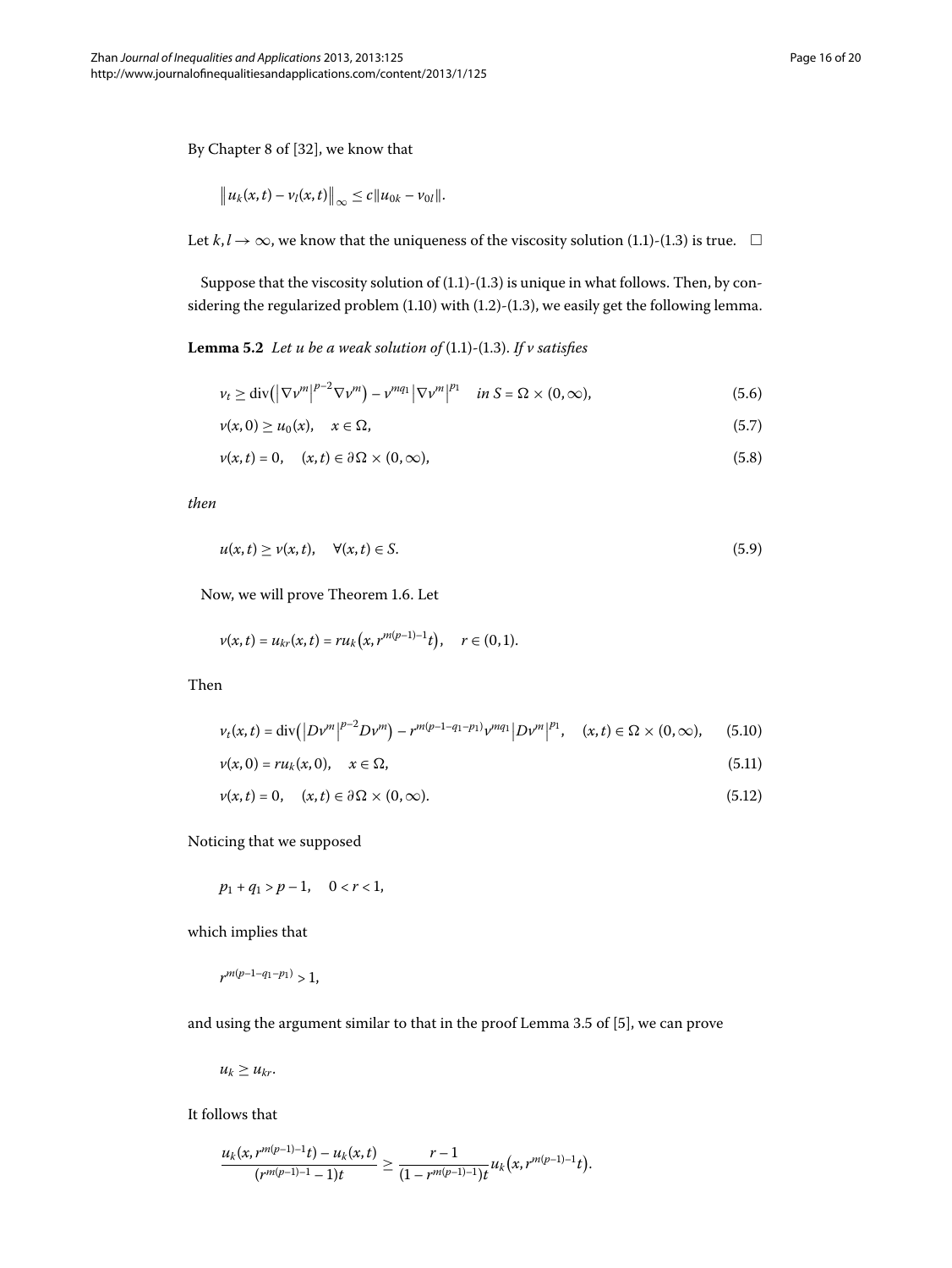Letting  $r \rightarrow 1$ , we get

<span id="page-16-0"></span>
$$
u_{kt} \geq -\frac{u_k}{(m(p-1)-1)t}.\tag{5.13}
$$

Hence, we have proved Theorem 1[.](#page-3-4)6.

#### **6 The proof of Theorem [1.7](#page-3-1)**

If  $1 < p < 1 + \frac{1}{m}$ , from the process of the proof of Lemma 2[.](#page-4-0)1, we also have (2.8), *i.e.*,

$$
\frac{d}{dt} \int_{\Omega} u_k^{m(q-1)+1} dx + c \int_{\Omega} u_k^{m(q-1+\frac{1}{m}+p-1-\frac{1}{m}]} dx \le 0.
$$
\n(6.1)

<span id="page-16-6"></span>But, since  $1 < p < 1 + \frac{1}{m}$ , the Jessen inequality is invalid now, and (2.4) may not be true. However, in this case,  $(6.1)$  implies that

<span id="page-16-2"></span>
$$
\frac{d}{dt} \int_{\Omega} u_k^{m(q-1)+1} dx \le 0,
$$
\n(6.2)

which gives the information of  $u^m \in L^{\infty}_{loc}(0, \infty; L^{q-1+\frac{1}{m}}(\Omega))$  provided that  $u_0 \in L^{q-1+\frac{1}{m}}(\Omega)$ .

<span id="page-16-4"></span><span id="page-16-3"></span>**Lemma 6.1** Suppose that  $p < 1 + \frac{1}{m}$  and

$$
q + p > 1 + \frac{1}{m}.\tag{6.3}
$$

*If*  $u_k$  *is the solution of* (2.1)-(2.3), *then* 

$$
\|u_k^m\|_{\infty} \le ct^{-\lambda}, \quad 0 < t \le 1,
$$
\n(6.4)

<span id="page-16-1"></span>
$$
\|u_k^m\|_L \le c(1+t)^{-\frac{1}{L\theta_1}}, \quad t \ge 1,
$$
\n(6.5)

 $where L = 2 - m(p-1) + \frac{1}{m}, \theta_1 = \frac{(2-\theta)[m(L+p-1)-1]}{mL\theta} - 1 \text{ and } 0 < \theta < 1.$ 

*Proof* Similarly as in the proof of Lemma 2[.](#page-3-2)2, we multiply (2.1) by  $u^{m(l-1)}$  and integral on  $\Omega$ , and then we get the following inequality  $(6.6)$ , which is just the same as  $(2.11)$ .

$$
\frac{d}{dt} \|u^m\|_{L}^2 + cL^{2-p} \int_{\Omega} |\nabla u^m \frac{L+p-1-\frac{1}{m}}{p}|^p dx \le 0.
$$
\n(6.6)

Let  $\{L_n\}$ ,  $\{\lambda_n\}$  be two sequences just the same as those in the proof of Lemma 2[.](#page-5-4)2. Since (6[.](#page-16-2)3) implies that  $L_n + p - 1 - \frac{1}{m} > 0$  and  $\lambda_n > 0$ , we can deduce the conclusions (6.4) similarly as in Lemma 2.2.

To prove (6.5), we also set  $\tau = \log(1 + t)$ ,  $t \ge 1$ ,  $w(\tau) = (1 + t)^{\frac{1}{p - 1 - \frac{1}{m}}} u^m(t)$ . By (6.6), we have

<span id="page-16-5"></span>
$$
\frac{d}{d\tau} \left\| w(\tau) \right\|_{L}^{L} - \frac{L}{p - 1 - \frac{1}{m}} \left\| w(\tau) \right\|_{L}^{L} + cL^{2-p} \left\| \nabla w^{\frac{L+p-1 - \frac{1}{m}}{p}} \right\|_{p}^{p} \leq 0, \quad \tau \geq \log 2,
$$

which implies

$$
\frac{d}{d\tau}\|w(\tau)\|_{L}^{L}+cL^{2-p}(1+t)^{-\frac{m(L+p-1)-1}{p(1-m(p-1))}+1+\frac{m}{1-m(p-1)}}\|\nabla w^{\frac{L+p-1-\frac{1}{m}}{p}}\|_{p}^{p}\leq 0,\quad \tau\geq \log 2.\tag{6.7}
$$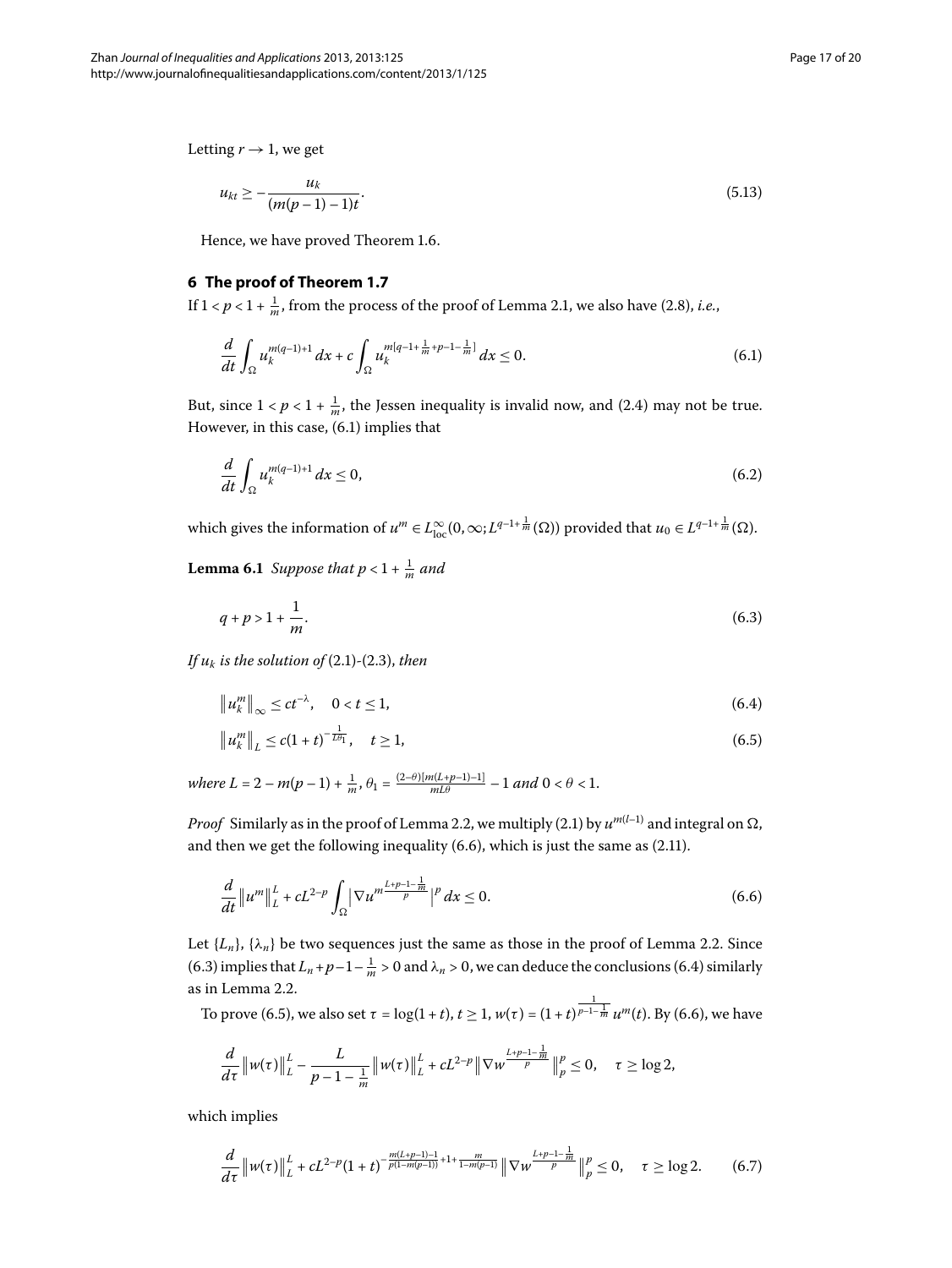By Gagliardo-Nirenberg Lemma 1[.](#page-2-1)3, let  $1 + \beta = \frac{L+p-1-\frac{1}{m}}{p}$ . Then

<span id="page-17-0"></span>
$$
\left\|\nabla w^{1+\beta}\right\|_{p}^{p} \geq \left(c^{-\frac{1}{1+\beta}}\|w\|_{q}\|w\|_{r}^{1-\theta}\right)^{\frac{(1+\beta)p}{\theta}}.
$$

<span id="page-17-1"></span>If we choose  $r = q = L$ , then from the above inequality, we have

$$
\|\nabla w^{\frac{L+p-1-\frac{1}{m}}{p}}\|_p^p \ge c^{\frac{p}{\theta}} \|w\|_L^{(2-\theta)^{\frac{L+p-1-\frac{1}{m}}{\theta}}}.
$$
\n(6.8)

By  $(6.7)$  $(6.7)$  $(6.7)$ ,  $(6.8)$ , we have

$$
\frac{d}{d\tau} \left\|w(\tau)\right\|_{L}^{L} + c^{-\frac{p}{\theta}} L^{2-p} (1+t)^{-\frac{m(L+p-1)-1}{p(1-m(p-1))}+1+\frac{m}{1-m(p-1)}} \left\|w\right\|_{L}^{(2-\theta)\frac{L+p-1-\frac{1}{m}}{\theta}} \leq 0, \qquad (6.9)
$$

Now, we choose the constant  $l = 3 - m(p-1)$ , *i.e.*,

$$
L = l - 1 + \frac{1}{m} = 2 - m(p - 1) + \frac{1}{m},
$$

then

$$
-\frac{m(L+p-1)-1}{p(1-m(p-1))}+1+\frac{m}{1-m(p-1)}=0.
$$

By  $(6.9)$ , we have

$$
\frac{d}{d\tau} \left\| w(\tau) \right\|_{L}^{L} + c^{-\frac{p}{\theta}} L^{2-p} \| w \|_{L}^{L \frac{(2-\theta)[m(L+p-1)-1}{mL\theta}} \le 0, \quad \tau \ge \log 2.
$$
\n(6.10)

Let

$$
\theta_1 = \frac{(2-\theta)[m(L+p-1)-1]}{mL\theta} - 1.
$$

Since  $0 < \theta < 1$ ,  $\theta_1 > 0$ , by Lemma 1.4, we have

$$
\left\|w(\tau)\right\|_{L} \leq c\tau^{-\frac{1}{L\theta_1}},
$$

which implies that

$$
\|u^m(t)\|_{L}\leq c(1+t)^{-\frac{1}{L\theta_1}}.
$$

If  $2 < p \leq 1 + \frac{1}{m}$ , which implies that  $m > 1$ , then we can get the conclusions of Lemma 3[.](#page-6-7)1 in a similar way[.](#page-2-3) As in the proof of Theorem 1.5, we get the existence of the solution for the system  $(1.1)$  $(1.1)$  $(1.1)$ - $(1.3)$  in this case.  $\Box$ 

**Proposition 6.2** Let u be a weak solution of (1.1)-(1.3). If  $p < 1 + \frac{1}{m}$ , then there exists a finite *time T such that*

$$
u(x,t) \equiv 0 \tag{6.11}
$$

*for all*  $(x, t) \in \Omega \times (T, \infty)$ .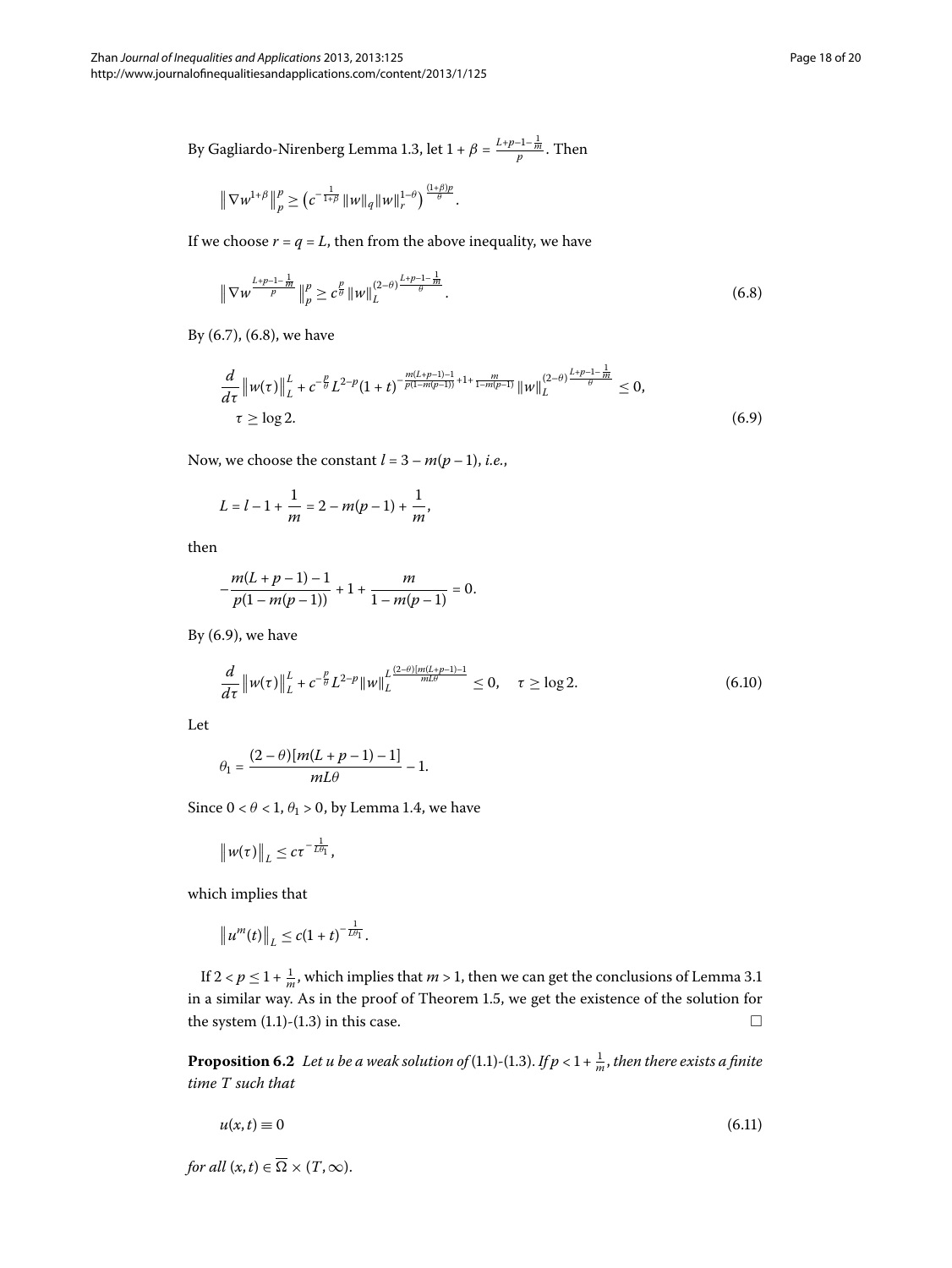To prove this proposition, we use the idea of the proof of Theorem 1.1 in [\[](#page-19-13)19], in which the extinction of the solution for the equation

<span id="page-18-0"></span>
$$
u_t = \mathrm{div}\left(\left|\nabla u^m\right|^{p-2} \nabla u^m\right)
$$

was studied. In detail, we define an auxiliary function

$$
\nu(x,t) = \left(k(T-t)^{\frac{1}{1+1/m-p}}\log(l+x_1+x_2+\cdots+x_N)\right)^{\frac{1}{m}},\tag{6.12}
$$

where

$$
k = \left\{ \frac{(p-1)(m+1-mp)N^{\frac{p}{2}}}{(2l)^p (\log(2l))^{1/m}} \right\}^{\frac{1}{1+1/m-p}},
$$
  

$$
T = \left(\frac{\max |u_0|}{k \log 2}\right)^{\frac{1}{1+1/m-p}},
$$
  

$$
l = \sup_{(x_1, x_2, ..., x_N) \in \Omega} \left\{ |x_1|, |x_2|, ..., |x_N| \right\} + 2.
$$

Then we have

<span id="page-18-1"></span>
$$
\frac{\partial \nu}{\partial t} \ge \mathrm{div}\big(\big|\nabla \nu^m\big|^{p-2} \nabla \nu^m\big) \ge \mathrm{div}\big(\big|\nabla \nu^m\big|^{p-2} \nabla \nu^m\big) - u^{mq_1} \big|\nabla u^m\big|^{p_1},
$$

on account of the non-positivity of the damping term  $-u^{mq_1}|\nabla u^m|^{p_1}$ .

If we notice that

$$
\nu(x,0) \ge u_0(x), \quad \forall x \in \Omega, \qquad \nu(x,t) \ge 0, \quad \forall (x,t) \in \partial\Omega \times (0,\infty), \tag{6.13}
$$

applying Lemma 6[.](#page-18-1)1, by  $(6.12)-(6.13)$ , we have

$$
u(x,t)\leq v(x,t),
$$

for all  $(x, t) \in S$ . By the definition of  $v(x, t)$ , we have

$$
u(x,t) \le v(x,t) = 0, \quad \forall (x,t) \in \Omega \times (T,\infty).
$$

The proof of the proposition is complete.

Theorem 1[.](#page-3-1)7 is a direct corollary of the proposition.

#### **Competing interests**

The author declares that they have no competing interests.

#### **Acknowledgements**

The paper is supported by NSF (no. 2012J01011) of Fujian Province, supported by SF of Xiamen University of Technology, China.

Received: 4 September 2012 Accepted: 7 March 2013 Published: 26 March 2013